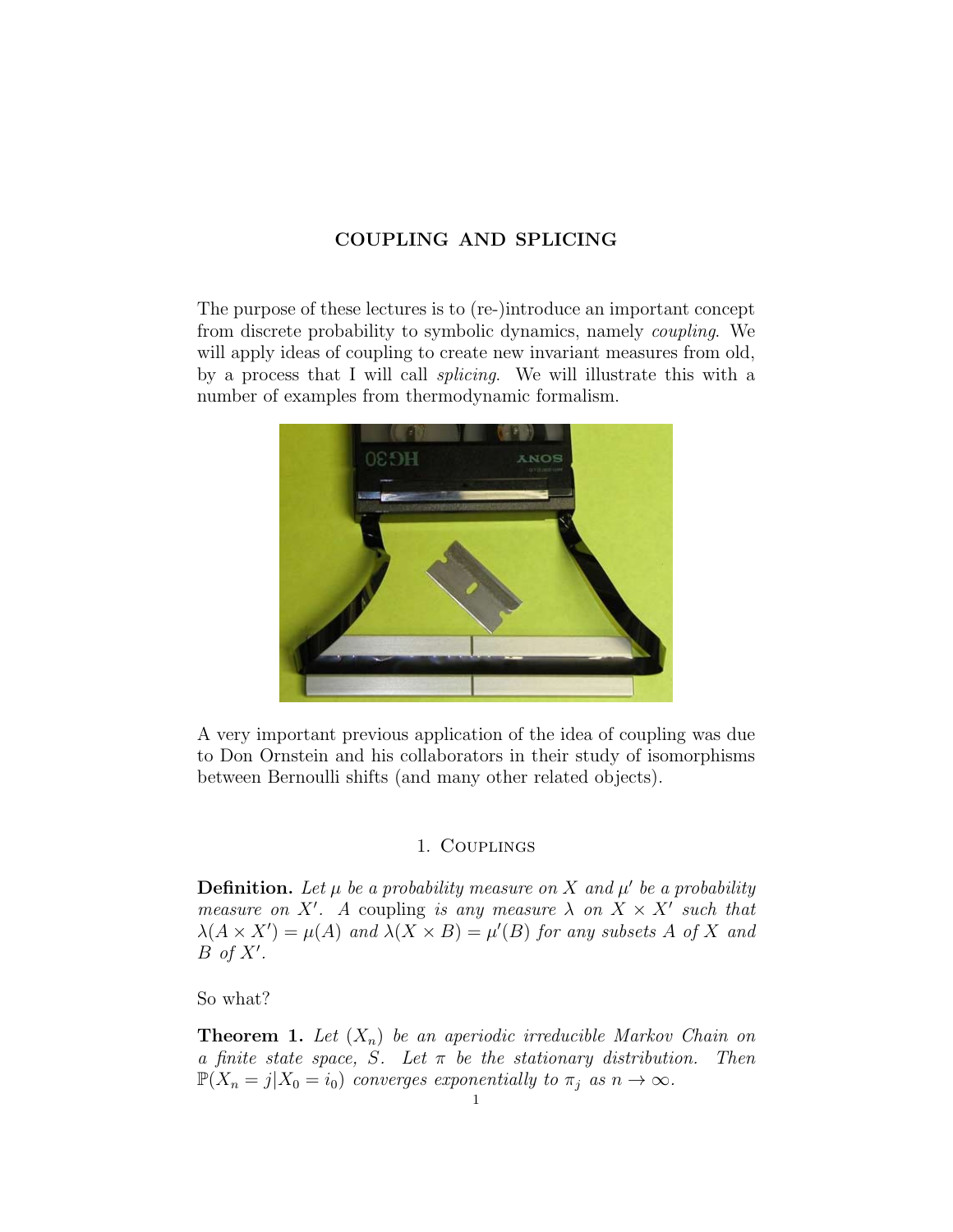*Proof.* Define a transition matrix on  $S \times S$  by

$$
\bar{P}_{(i,i'),(j,j')} = \begin{cases}\nP_{i,j} & \text{if } i = i' \text{ and } j = j' \\
0 & \text{if } i = i' \text{ and } j \neq j' \\
P_{i,j}P_{i',j'} & \text{otherwise.}\n\end{cases}
$$

For fixed i and i',  $\bar{P}_{(i,i'),(j,j')}$  is a coupling of the measures  $(P_{i,j})_{j\in S}$  and  $(P_{i',j})_{j\in S}$ . We now consider a new Markov chain on  $S\times S$  with initial distribution  $\delta_{i_0} \otimes \pi$  and transition matrix P. Let the state at time n be  $(X_n, X'_n)$ . The new Markov chain has the property that  $X_n$  and  $X_n'$  evolve independently following the Markov chain transition probabilities until they coincide. From that point, they 'stick together' and continue evolving under the Markov chain transition matrix so that  $X_n = X'_n$  from that time onward. If one looks at the trajectory  $(X_n, X'_n)_{n\geq 0}$ , and studies just the first coordinates,  $(X_n)_{n\geq 0}$ , one sees exactly the original Markov chain, started from i. If one looks at  $(X'_n)_{n\geq 0}$ , again one sees the original Markov chain, started from a randomly chosen point of S with distribution  $\pi$ . Since the distribution is stationary, we see that  $\mathbb{P}(X'_n = j) = \pi_j$  for all n.

By the irreducibility and aperiodicity, we observe that there exist  $N \in$  $\mathbb{N}, k \in S$  and  $\delta > 0$  such that  $\mathbb{P}(X_{n+N} = k | X_n = i) > \delta$  for each  $i \in S$ .

The probability of coalescing in the first N steps is at least  $\delta^2$  (a lower bound for the probability that  $X_N$  and  $X'_N$  are both at k). Given that coalescence failed in the first  $lN$  steps, the probability of failing to coalesce in the subsequent  $N$  steps is (by the Markov property), at most  $1 - \delta^2$ . Hence we deduce the inequality

$$
\mathbb{P}(X_{lN} \neq X'_{lN}) \leq (1 - \delta^2)^l.
$$

Now we put this together:

$$
|\mathbb{P}(X_{lN} = j) - \pi_j| = |\mathbb{P}(X_{lN} = j) - \mathbb{P}(X'_{lN} = j)|
$$
  
\n
$$
\leq \mathbb{P}(X_{lN} \neq X'_{lN})
$$
  
\n
$$
\leq (1 - \delta^2)^l.
$$

A dynamical version of this is *joining* of measures. Let  $\mu$  and  $\nu$  be two T-invariant measures on a sequence space  $A^{\mathbb{Z}}$ . A joining of  $\mu$  and v is a  $T \times T$ -invariant measure  $\bar{\mu}$  such that  $\bar{\mu}(B \times X) = \mu(B)$  and  $\bar{\mu}(X \times B) = \nu(B).$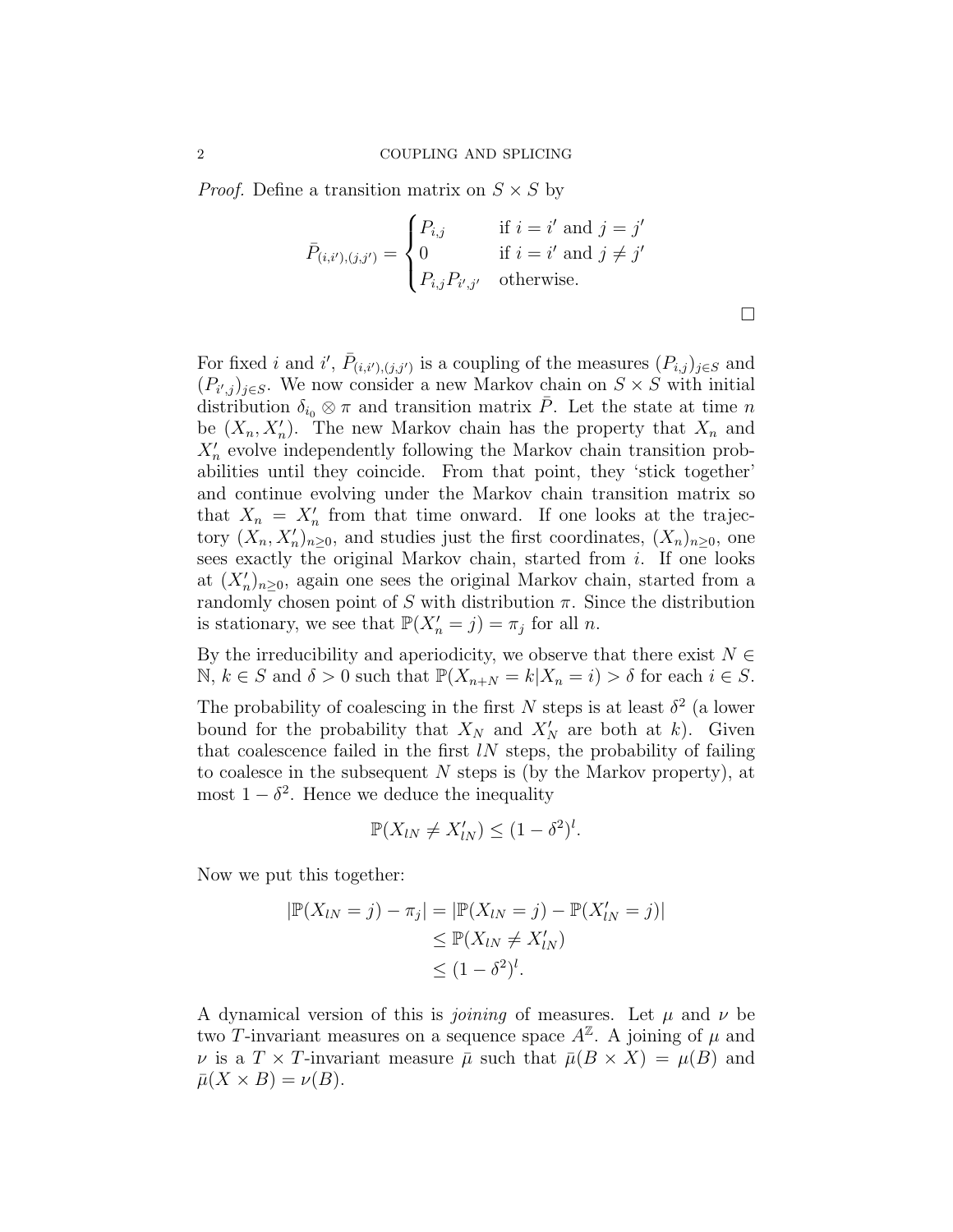Just as the set of invariant measures for a continuous transformation of a compact metric space forms a weak<sup>∗</sup> -compact set, so the collection of all joinings of two invariant measures  $\mu$  and  $\nu$  forms a compact subset of invariant measures on  $X \times X$ , written  $J(\mu, \nu)$ .

Suppose that  $T: X \to X$  and  $S: Y \to Y$  are dynamical systems, and that S is a factor of T: there exists a map  $\pi$  such that  $\pi \circ T = S \circ \pi$ . Then any T-invariant measure,  $\mu$  pushes forward to an S-invariant measure  $\mu \circ \pi^{-1}$ . The push-forward of a measure should be interpreted as taking a typical point from the measure  $\mu$ , and applying  $\pi$  to give a typical point of  $\mu \circ \pi^{-1}$ .

### 2. ENTROPY

We make extensive use of entropy, and the intuition that it measures the "amount of information" yielded by a measurement. If one determines which element of a partition  $\mathcal{P} = \{B_1, \ldots, B_n\}$  an unknown point  $\omega$  lies in, if one defines the amount of information obtained to be  $-\log \mu(B_i)$  if  $\omega \in B_i$ , this turns out to be consistent with a number of properties that one expects (such as the amount of information learned by recording the outcomes of tossing two coins is twice the amount of information if one coin is tossed). The entropy is the expected amount of information gained, namely  $H(\mathcal{P}) = -\sum_{B} \mu(B) \log \mu(B)$ . If one has some prior measurements, the conditional probability of being in B is  $\mu(B|\mathcal{A})(\omega)$ . Integrating this, one obtains  $H(\mathcal{P}|\mathcal{A})$ . This is interpreted as the amount of additional information obtained by measuring  $P$  given that the information in  $A$  is already known. One has the beautiful formula  $H(\mathcal{P}_1 \vee \mathcal{P}_2) = H(\mathcal{P}_2) + H(\mathcal{P}_1 | \mathcal{P}_2)$ , which agrees with intuition about measurement of information.

Well known equalities state that for symbolic dynamical systems,  $h(\mu)$  =  $\lim_{n\to\infty}(1/n)H(\bigvee_{j=0}^{n-1}T^{-j}\mathcal{P})=H(\mathcal{P}|\bigvee_{j=1}^{\infty}T^{-j}\mathcal{P}).$  This says, in the information interpretation, that the entropy of the measure is the limit of the expected amount of information per step measured in  $n$  steps, which is the same as the expected amount of information measured in a single step when the entire past is known.

It is straightforward to show that  $h(\mu \circ \pi^{-1}) \leq h(\mu)$  for a factor map π.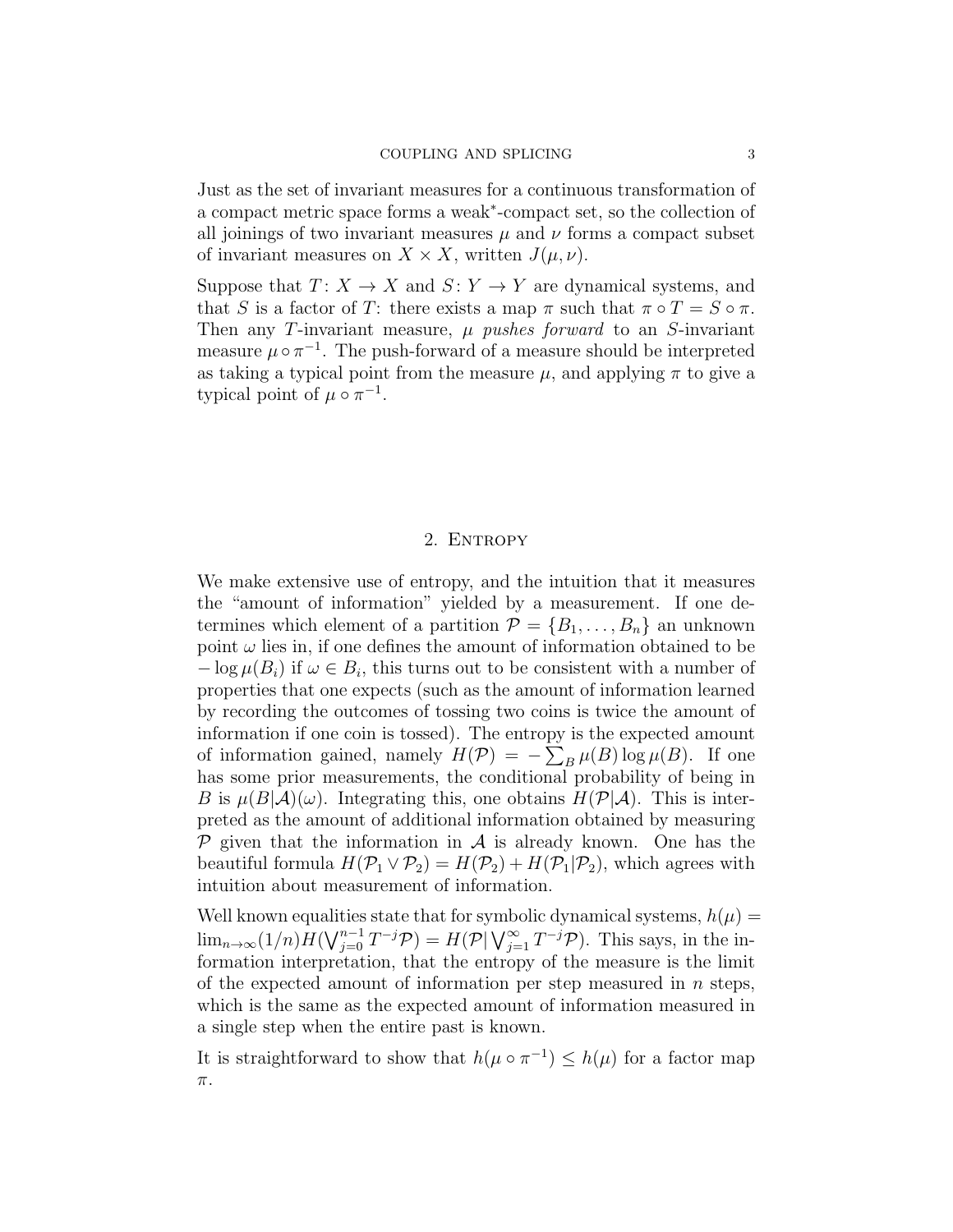#### 4 COUPLING AND SPLICING

## 3.  $\bar{d}$  distance

Let  $\mu$  and  $\nu$  be two ergodic invariant measures on  $A^{\mathbb{Z}}$ . The  $\bar{d}$ -distance from  $\mu$  to  $\nu$  is defined by

$$
\bar{d}(\mu, \nu) = \inf_{\bar{\mu} \in J(\mu, \nu)} \bar{\mu} \{ (x, y) \colon x_0 \neq y_0 \}.
$$

By compactness, this infimum is attained at some optimal joining. By taking ergodic decompositions, the infimum is attained at an ergodic optimal joining,  $\bar{\mu}$ . Notice that by the ergodic theorem, for  $\bar{\mu}$ -a.e. pair  $(x, y) \in A^{\mathbb{Z}} \times \overline{A^{\mathbb{Z}}}, (1/N) \# \{j < N : x_j \neq y_j\} \to \overline{d}(\mu, \nu).$ 

## 4. CONTINUOUS ENTROPY REDUCTION

Let X be a shift space with a safe symbol, '0'. That is: if  $x \in X$  then  $\tilde{x} \in X$  where  $\tilde{x}$  is obtained by replacing any subset of coordinates with  $0's.$ 

We use coupling and splicing to show the following:

Theorem 2 (Konieczny, Kupsa, Kwietniak). Let X be a shift with a safe symbol. Let  $\mu$  be an ergodic invariant measure on X. Then there is a family  $\mu_t$  of invariant measures on X such that  $\bar{d}(\mu_t, \mu_s) \leq |t - s|$ with  $\mu_1 = \mu$ ,  $\mu_0 = \delta_0$  and  $t \mapsto h(\mu_t)$  is a non-decreasing function.

*Proof.* Let  $\bar{X} = X \times [0, 1)$  and let  $\bar{T} = T \times R_{\alpha}$ , where  $R_{\alpha}$  is a rotation through the irrational angle  $\alpha$ . Let  $\bar{\mu} = \mu \times \lambda$ , where  $\lambda$  is Lebesgue measure and define a family of maps  $\Phi_t: \overline{X} \to \overline{X}$  by  $\Phi_t(x, y) = (z, y)$ where

$$
z_n = \begin{cases} x_n & \text{if } R^n_\alpha(y) < t; \\ 0 & \text{otherwise,} \end{cases}
$$

so that  $\Phi_1(x, y) = (x, y)$  and  $\Phi_0(x, y) = (0, y)$ . Define  $\bar{\mu}_t = \bar{\mu} \circ \Phi_t^{-1}$ and  $\mu_t = \bar{\mu}_t \circ \pi_1^{-1}$ , where  $\pi_1$  is the projection onto the first coordinate. That is, we see  $\mu_t$  as the measure on the sequences obtained by starting with a  $\mu$ -typical element of X and then replacing a fraction 1 – t of the symbols with 0's. Notice that if  $s < t$ , then  $\Phi_s \circ \Phi_t = \Phi_s$ , so that  $\bar{\mu}_s$  is a factor of  $\bar{\mu}_t$ .

Let  $\mathcal{P}_1$  be the partition of X given by  $\{[a] \times [0, 1): a \in A\}$  and  $\mathcal{P}_2$ be the partition  $\{X \times [0, \alpha), X \times [\alpha, 1]\}\$ . Then  $h(\mu_t) = h(\bar{\mu}_t, \mathcal{P}_1) \le$  $h(\bar{\mu}_t, \mathcal{P}_1 \vee \mathcal{P}_2) = h(\bar{\mu}_t) \leq h(\bar{\mu}_t, \mathcal{P}_1) + h(\bar{\mu}_t, \mathcal{P}_2) = h(\bar{\mu}_t, \mathcal{P}_1) = h(\mu_t)$ , so that  $h(\mu_t) = h(\bar{\mu}_t)$  for each t.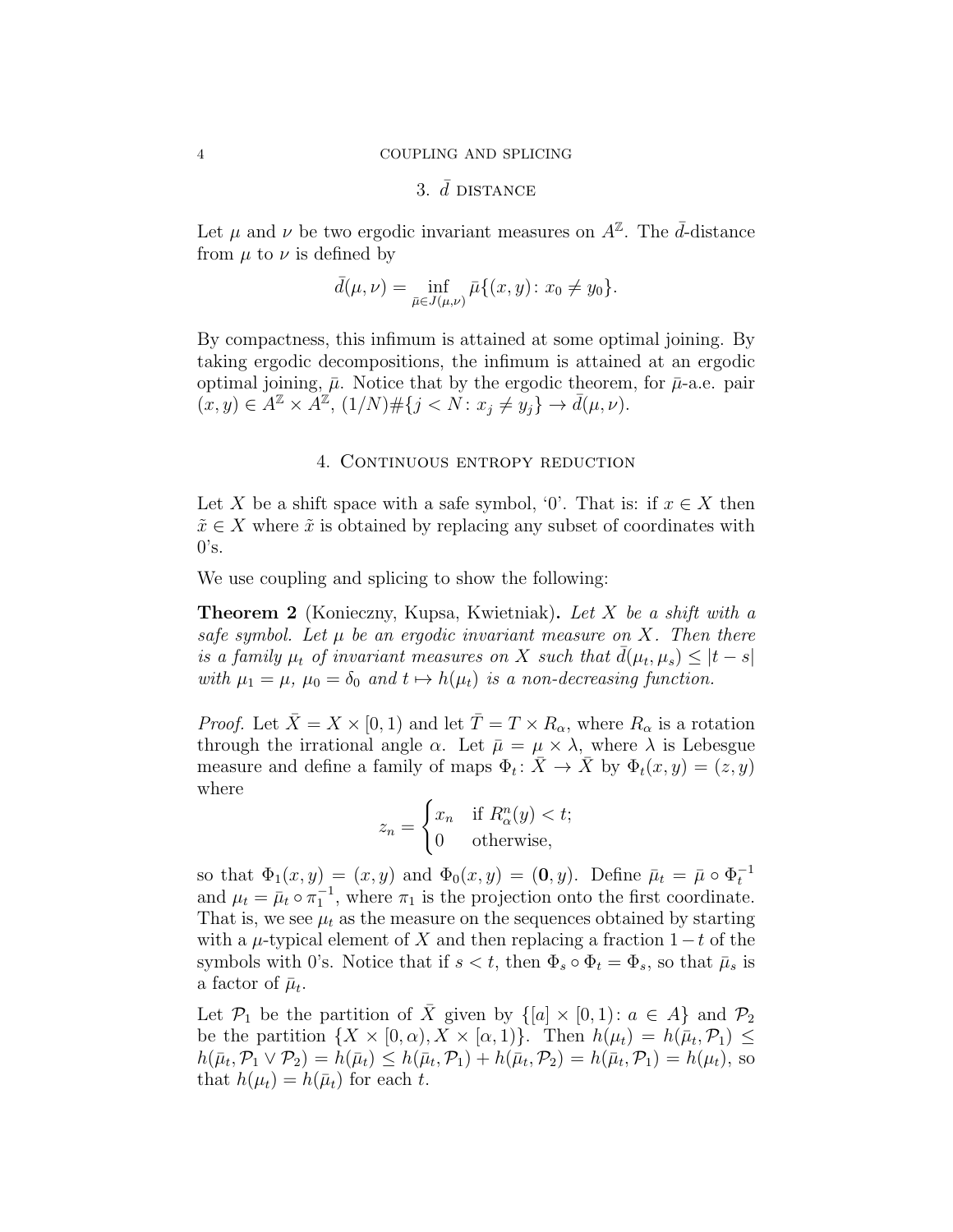Since  $h(\bar{\mu}_s) \leq h(\bar{\mu}_t)$  for  $s < t$ , it follows that  $h(\mu_s) \leq h(\mu_t)$  for  $s < t$  as required.

Finally, define  $\Psi_{s,t}$ :  $X \times [0,1) \rightarrow X \times X$  by

$$
\Psi_{s,t}(x,y)_n = (\pi_1(\Phi_s(x,y)), \pi_1(\Phi_t(x,y))).
$$

Now we see immediately from the definitions that  $\bar{\nu}\bar{\mu} \circ \Psi_{s,t}$  is a joining of  $\mu_s$  and  $\mu_t$ .

$$
\bar{\nu}(\{(u, v) : u_0 \neq v_0\}) = \bar{\mu}(\Psi_{s,t}^{-1}\{(u, v) : u_0 \neq v_0\})
$$
  
\n
$$
\leq \bar{\mu}(\{(x, y) : s \leq y < t\}) = t - s.
$$

#### 5. Specification

Recall that if X is a subshift and  $\phi$  is a continuous function, then the pressure of  $\phi$  is  $\sup_{\mu \in \mathcal{M}_{inv}} (h(\mu) + \int \phi \, d\mu)$ . In fact, a compactness argument shows that there is at least one invariant measure for which the supremum is attained:  $\mu \mapsto h(\mu)$  is upper semi-continuous with respect to the weak<sup>\*</sup>-topology; and  $\mu \mapsto \int \phi \, d\mu$  is continuous, so that the sum is upper semi-continuous. Upper semi-continuous functions on compact sets attain their suprema by the standard argument. An invariant measure for which the supremum is attained is called an *equi*librium state.

A subshift X is said to satisfy *specification* if there exists an  $\ell$  (the specification distance) such that for all  $x, y \in X$ , there exists a point  $z \in X$  such that  $z_n = x_n$  for all  $n < -\ell$  and  $z_n = y_n$  for all  $n \geq 0$ . Applying the specification condition inductively, it is not hard to see that if  $x^{(1)}, \ldots, x^{(k)}$  are k points in X and  $I^{(1)}, \ldots, I^{(k)}$  are k subintervals, there is a point  $x \in X$  such that  $x_n = x_n^{(i)}$  for all  $n \in I^{(i)}$ . This is illustrated in the figure.

$$
\dots\dots\dots\dots\dots\dots\dots\dots\dots\dots\vdots x^{(1)}
$$

$$
\qquad \qquad \overbrace{\qquad \qquad }=\qquad \qquad }=\qquad \qquad x^{(2)}
$$

x (3)

 $\boldsymbol{x}$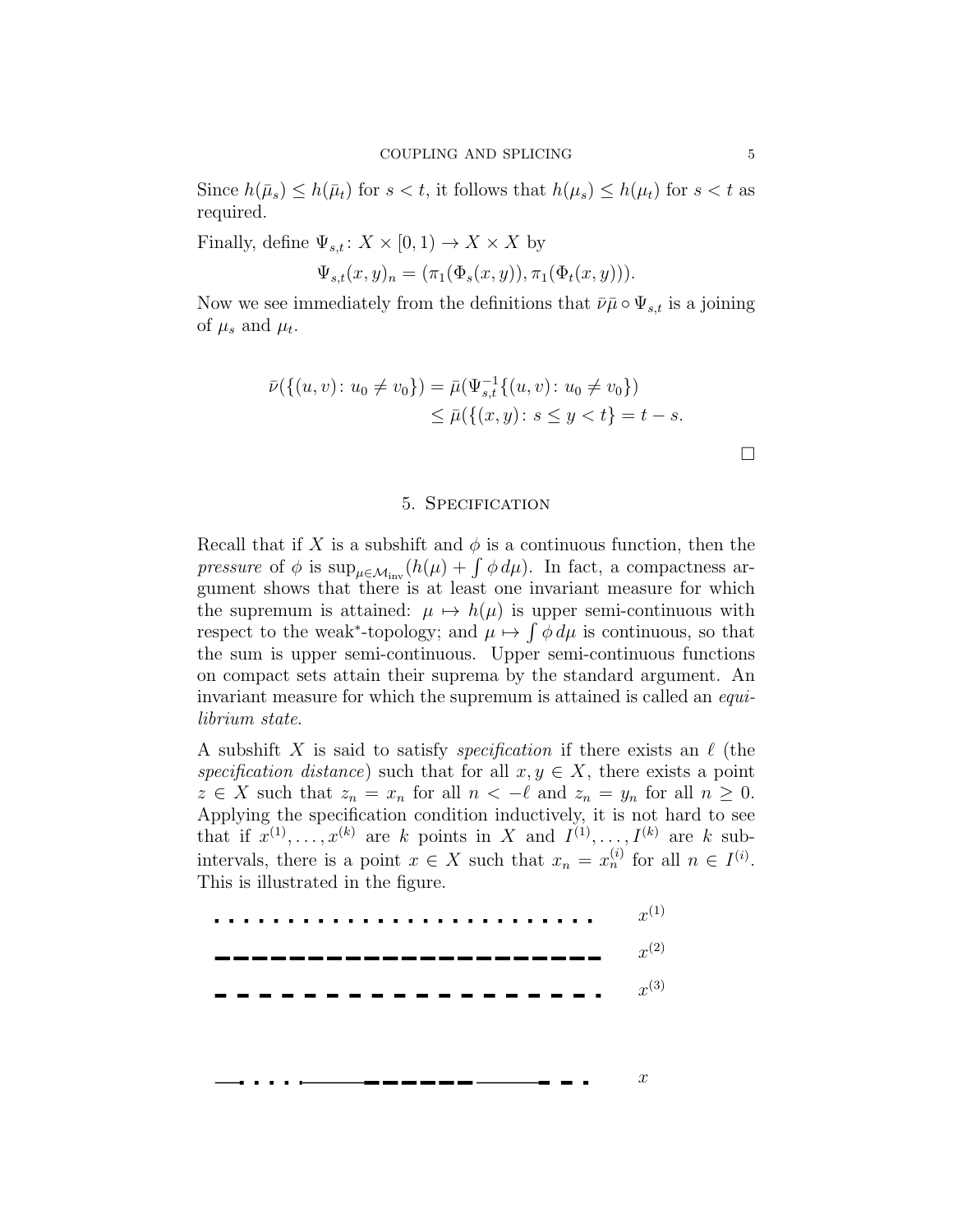Applying induction and compactness, one may also do this for countably many points. However, there is a serious drawback from the thermodynamic formalism point of view. One would like to be able to obtain an invariant measure by splicing together pieces. The pieces that are used for filling may in general depend on the order in which the filling is done. This will break invariance of any measure created in this way.

5.1. The specification interpolation method. A solution (the solution?) is to perform a hierarchical filling as specified by an external process: use an i.i.d. process (for example) to assign each gap a positive integer: assign the integer *n* with probability  $2^{-n}$  for example. Then iteratively fill in all level  $n$  gaps using the lexicographically smallest filler. In the end, all gaps are filled, and invariance is maintained!

Let's give a more precise description of this in a special case. Let  $X$  be a subshift with specification length  $\ell$  and let  $\mu$  be an ergodic invariant measure on X. Let W be a legal word of length n in X and let  $\nu$ be a mixing invariant measure on  $\{0,1\}^{\mathbb{Z}}$ , in which 1's are separated by at least  $2\ell + n + 1$  (mixing so that the product  $\mu \times \nu$  is ergodic). Finally, let  $\lambda$  be an i.i.d. measure on  $\mathbb{N}^{\mathbb{Z}}$  where the symbol *n* appears with frequency  $2^{-n}$ . The master space is then  $\bar{X} = X \times \{0,1\}^{\mathbb{Z}} \times \mathbb{N}^{\mathbb{Z}}$ , equipped with the measure  $\bar{\mu} = \mu \times \nu \times \lambda$ . We define a sequence of maps  $\Phi_n: \bar{X} \to \bar{A}^{\mathbb{Z}}$ , where  $\bar{A} = A \cup \{\star\}.$ 

First, define

$$
\Phi_0(x, y, z)_n = \begin{cases}\nW_i & \text{if } y_{n-i} = 1 \text{ for some } 0 \le i < |W|; \\
\star & \text{if } y_{n+i} = 1 \text{ for some } 0 < i \le \ell; \\
\star & \text{if } y_{n-i} = 1 \text{ for some } |W| \le i < |W| + \ell \\
x_n & \text{otherwise.}\n\end{cases}
$$

That is,  $\Phi_0(x, y, z)$  is a sequence in  $\overline{A}^{\mathbb{Z}}$ , in which at each 1 in the y sequence  $|W|$  symbols of x have been replaced by the word W; and  $\ell \star$ 's have been added on either side. We call the blocks of  $\star$ 's star blocks. The gap between 1's ensures that the star blocks are non-overlapping and non-contiguous. A key property of this map is that  $\Phi_0(\sigma(x), \sigma(y), \sigma(z)) = \sigma(\Phi_0(x, y, z))$ . We call this property shiftcommuting.

We then define the maps  $\Phi_n(x, y, z)$ . For each star block, its order is the z label of the first  $\star$  in the block. The map  $\Phi_n$  will then fill in all of the *n*th order star blocks. More precisely, in  $\Phi_{n-1}(x, y, z)$ , there are (with probability 1) infinitely many star blocks, of all orders.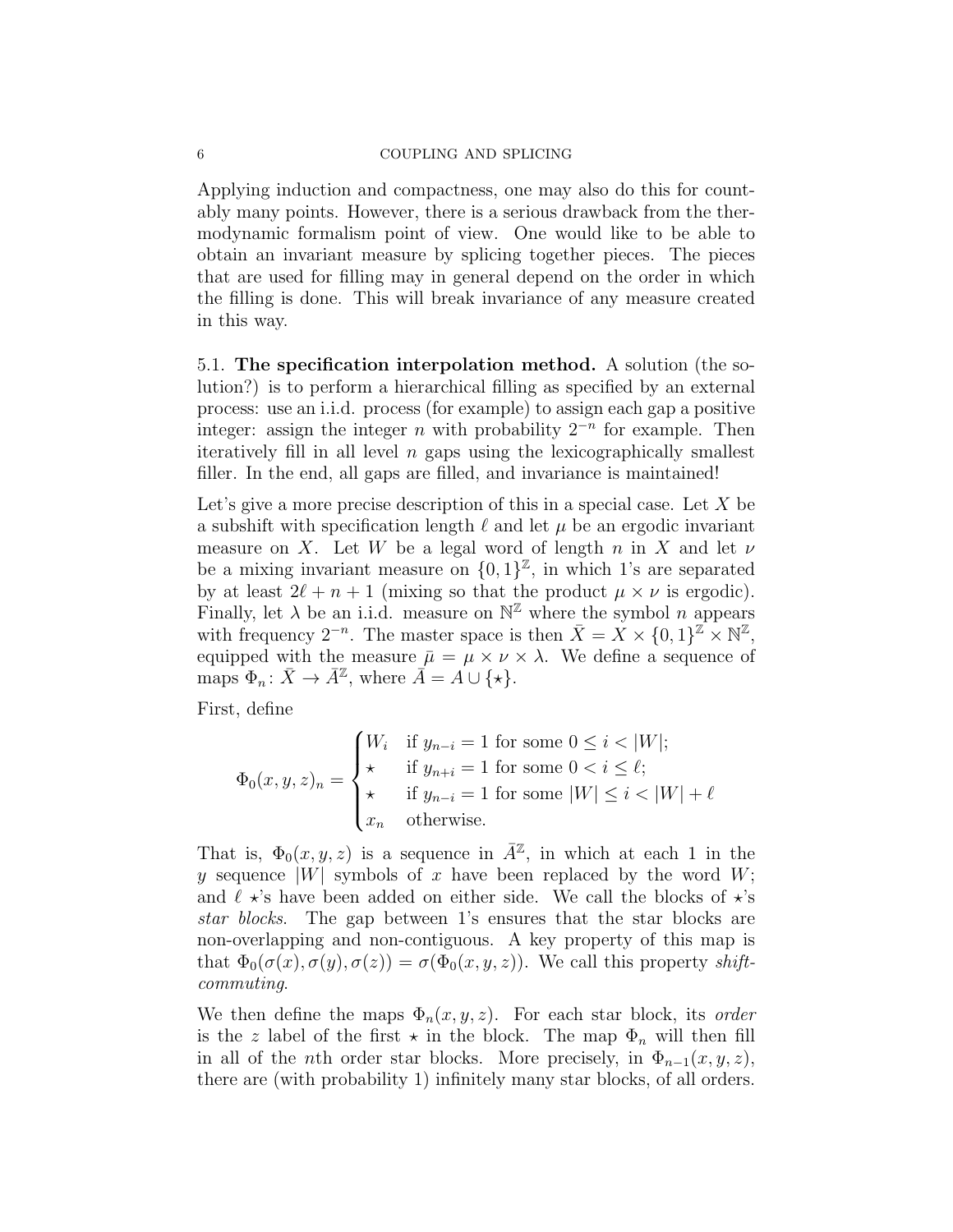Let  $a_0^{(n)}$  $\binom{n}{0}(x, y, z)$  be the smallest positive integer such that (1) a star block of order *n* starts at  $a_0^{(n)}$  $\binom{n}{0}(x, y, z)$ ; and (2) there is a star block of higher order starting at some  $0 \leq j < a_0^{(n)}(x, y, z)$ . If  $a_i^{(n)}$  $i^{(n)}(x, y, z)$  is defined, then let  $b_i^{(n)}$  $i^{(n)}(x, y, z)$  be the position of the first star block of order higher than n that starts after  $a_i^{(n)}$  $i_n^{(n)}(x, y, z)$  and let  $a_{i+1}^{(n)}(x, y, z)$  be the first star block of order *n* that starts after  $b_i^{(n)}$  $i^{(n)}(x, y, z)$ . The same inductive process is also run along the negative integers, so that all star blocks occurring in  $[a_i^{(n)}]$  $i^{(n)}(x, y, z), b_i^{(n)}(x, y, z)$  are of order *n*; these blocks cover all star blocks of order  $n$ ; and there is at least one star block of higher order between any pair.

By the specification property, there is at least one way to replace the star blocks in  $[\Phi_{n-1}(x,y,z)]_{(n)(n-x)}^{b_n^{(n)}(x,y,z)-1}$  $a_i^{(n)}(x,y,z)$ <sup>-1</sup> in such a way that the new block belongs to the language of  $X$ . We choose the lexicographically smallest such completion in each star block simultaneously, and denote the point obtained by  $\Phi_n(x, y, z)$ . The map  $\Phi_n$  is defined on a set of measure 1 (where there are infinitely many star blocks of all orders in both halves of the coordinates) and is shift-commuting (but not continuous).

Notice that  $\Phi_n(x, y, z)$  converges to a point  $\Phi(x, y, z)$  with no  $\star$ 's. Also, every block of  $\Phi(x, y, z)$  appears as a block of  $\Phi_n(x, y, z)$  for sufficiently large n, but every  $\star$ -free block of  $\Phi_n(x, y, z)$  belongs to the language of X, so that every block of  $\Phi(x, y, z)$  belongs to the language of X. Hence, since X is a subshift,  $\Phi(x, y, z) \in X$ . Since the  $\Phi_n$  are shiftcommuting, so is the limit,  $\Phi$ . In particular,  $\Phi(x, y, z)$  is a point of X agreeing with x, except that at every n such that  $y_n=1$ , a segment of  $x$  is replaced by a  $W$ , and the l surrounding symbols are replaced in order to ensure that the resulting point lies in X.

Since  $\Phi$  is a shift-commuting measurable map from  $X \times \{0,1\}^{\mathbb{Z}} \times \mathbb{N}^{\mathbb{Z}}$ to X, and  $\mu \times \nu \times \lambda$  is a shift invariant measure, the push-forward,  $(\mu \times \nu \times \lambda) \circ \Phi^{-1}$  is a shift-invariant measure on X.

#### 6. A theorem of Bowen

In this section, we describe a coupling and splicing proof of a theorem of Bowen.

**Theorem 3.** (Bowen) Let X be a subshift with specification, and let  $\phi$ be a function with the property (the Bowen condition) that there exists an M such that for all  $k > 0$ , if  $x, y \in X$  satisfy  $x_0^{k-1} = y_0^{k-1}$ , then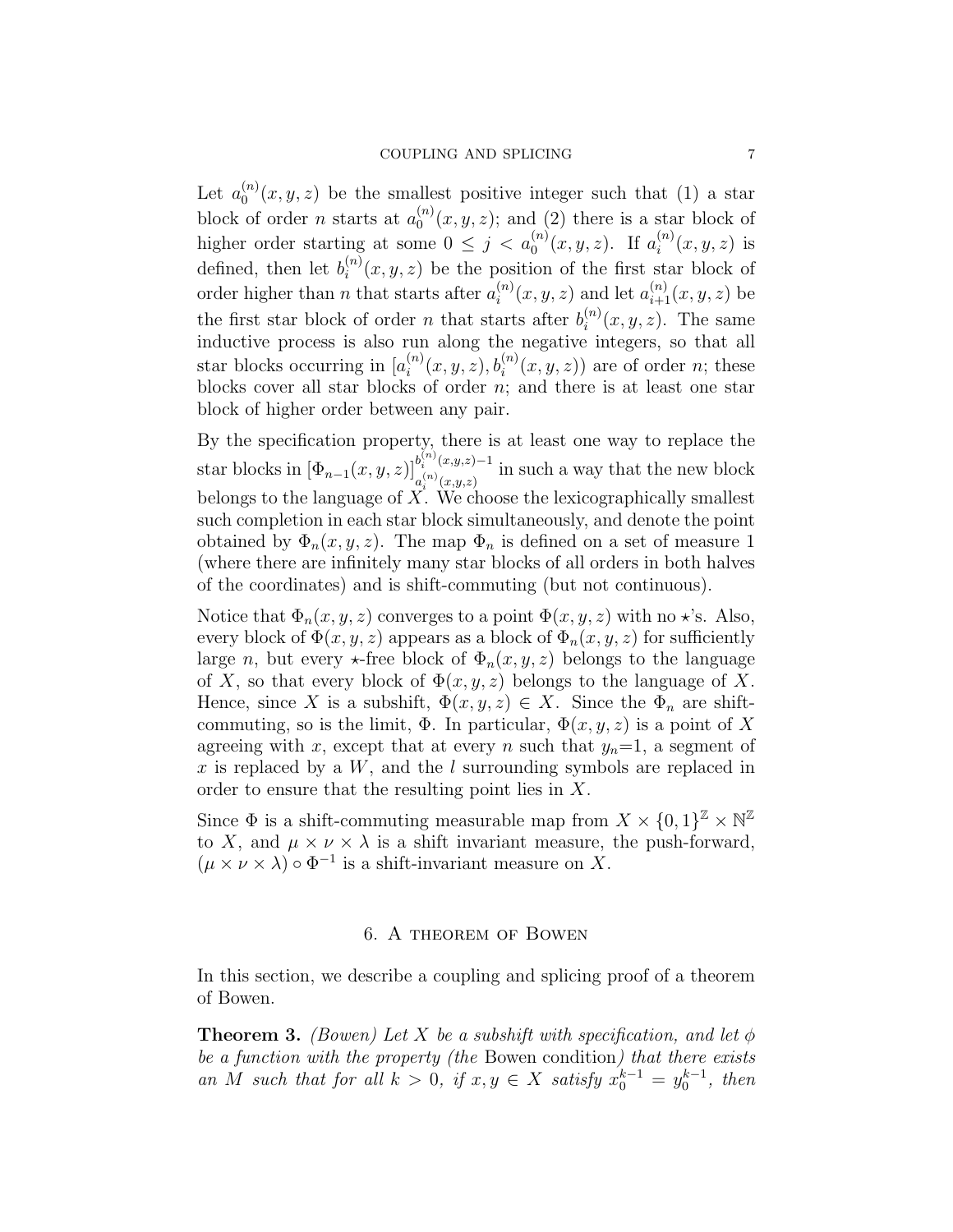#### 8 COUPLING AND SPLICING

 $|S_k\phi(x) - S_k\phi(y)| \leq M$ , where  $S_k\phi(x) = \sum_{i=0}^{k-1} \phi(T^i x)$ . Then there is a unique equilibrium state.

The proof goes via a number of steps. The first of these is to show that any equilibrium state has positive entropy.

**Lemma 4.** Let X be a subshift with specification on an alphabet A with  $|A| \geq 2$ . and let  $\phi$  satisfy Bowen's condition. Then any equilibrium state has positive entropy.

*Proof.* Suppose for a contradiction that  $\mu$  is an equilibrium state, and the  $\mu$  has 0 entropy. Let  $\ell$  be the specification distance.

Let a, b be two distinct symbols in A. For a small parameter  $\epsilon > 0$ , consider the i.i.d. measure on symbols  $0, a$  and  $b$ , where  $a$  and  $b$ appear with frequency  $\epsilon/2$ . Let  $\Phi$  be the map from  $\{0, a, b\}^{\mathbb{Z}}$  to itself that replaces any a or b within  $2\ell + 1$  of any other a or b with a 0. We let the push-forward of this i.i.d. measure under  $\Phi$  be  $\nu_{\epsilon}$ , so that  $\nu_{\epsilon}$ has zeros with frequency  $1 - \epsilon + O(\epsilon^2)$  and a's and b's with frequency  $\frac{\epsilon}{2} - O(\epsilon^2)$ .

We then apply the method specification interpolation described above to obtain a new shift invariant measure  $\mu'$  from  $\mu \times \nu_{\epsilon} \times \lambda$ , where the push-forward map  $\Psi$  ensures that

$$
\Psi(x, y, z)_n = \begin{cases} x_n & \text{if } y_{n-\ell} = \ldots = y_{n+\ell} = 0; \\ y_n & \text{if } y_n = a \text{ or } b. \end{cases}
$$

We now estimate  $\int \phi \, d\mu'$  and  $h(\mu')$  to show that for sufficiently small  $\epsilon > 0, h(\mu') + \int \phi \, d\mu' > h(\mu) + \int \phi \, d\mu.$ 

First, we bound the entropy from below. Let  $P$  be the time zero partition and let  $L = 2\ell + 1$ . We consider  $H(\bigvee_{j=0}^{N-1} \sigma^{-j}L\mathcal{P})$ . A simple counting argument shows that

$$
(1/LN)H_{\mu'}\left(\bigvee_{j=0}^{LN-1}\sigma^{-j}\mathcal{P}\right) \geq (1/LN)H_{\mu'}\left(\bigvee_{j=0}^{N-1}\sigma^{-jL}\mathcal{P}\right)
$$

$$
\geq (1/L)\mathcal{H}(\frac{\epsilon}{2}, \frac{\epsilon}{2}, 1-\epsilon)
$$

$$
= \Omega(-\epsilon \log \epsilon),
$$

 $\sum_i -p_i \log p_i$ . In particular  $h(\mu') \ge -c\epsilon \log \epsilon$ . where  $A = \Omega(B)$  means  $A \geq cB$  for all small enough  $\epsilon$ ; and  $\mathcal{H}(p_1, \ldots, p_n)$ 

Now we compare  $\int \phi \, d\mu'$  to  $\int \phi \, d\mu$ . For this, we use Bowen's condition, and we also use the map  $\Psi$  defined above to build a coupling of  $\mu$  and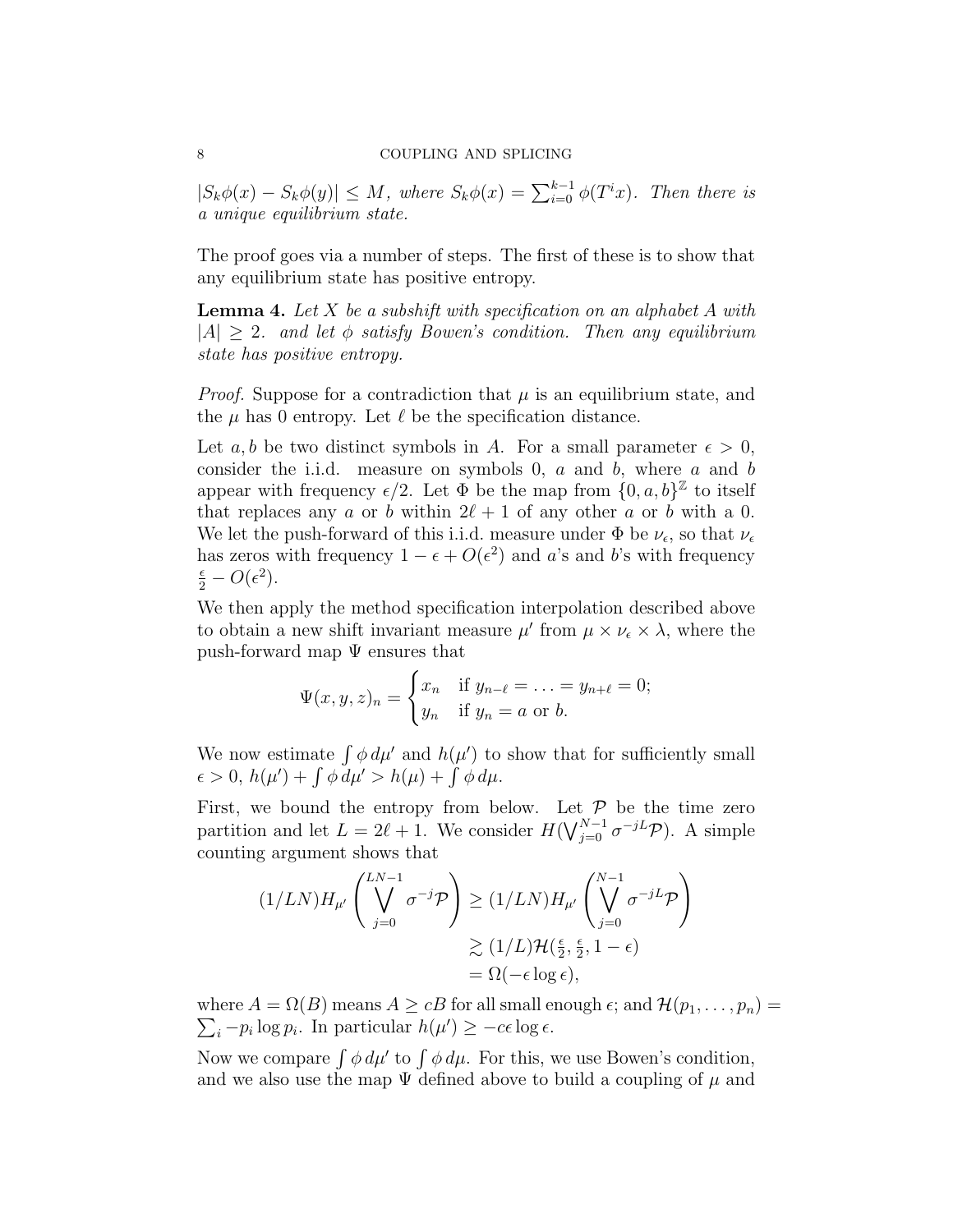$\mu'$ . Namely we define the map  $\bar{\Psi}(x, y, z) = (x, \Psi(x, y, z))$  and let  $\bar{\mu}$ be the push-forward of  $\mu \times \nu_{\epsilon} \times \lambda$  under  $\Psi$ . The two points x and  $\Psi(x, y, z)$  differ only on blocks of size  $2\ell + 1$  surrounding places where y is non-zero. Hence for  $\bar{\mu}$ -a.e. pair  $(x, x')$ , the point x is a generic point for  $\mu$ ; the point  $x'$  is a generic point for  $\mu'$  and they disagree on blocks of length  $2\ell + 1$  that occur with frequency  $\epsilon$ .

We are then able to use the Bowen condition, to show that the difference in the orbit sums of  $\phi$  along x and x' disagree by at most M on the common orbit segments and by at most  $2(2\ell + 1)\|\phi\|$  on the interpolation segments. Hence for  $\bar{\mu}$ -almost every pair  $(x, x')$ ,  $|S_N \phi(x) - S_N \phi(x')| \lesssim (\epsilon N)(M + (2\ell + 1) \|\phi\|).$ 

In particular, since for  $\bar{\mu}$ -a.e.  $(x, x')$ , x is generic for  $\mu$  and  $x'$  is generic for  $\mu'$ , we see on dividing by N (recalling that M,  $\ell$  and  $\|\phi\|$  are constant) that

$$
\left| \int \phi \, d\mu - \int \phi \, d\mu' \right| = O(\epsilon)
$$

Combining the two estimates, we see that for small  $\epsilon$ ,  $h(\mu') + \int \phi \, d\mu'$  $h(\mu) + \int \phi \, d\mu$ , giving the required contradiction.

We now invoke a theorem of Ornstein and Weiss.

**Theorem 5** (Ornstein and Weiss). Let  $\mu$  be an ergodic measure on a subshift with  $h(\mu) = h > 0$ . Then for  $\mu$ -a.e.  $x \in X$ ,

$$
\lim_{n \to \infty} \frac{1}{n} \log \min \{ j > 0 \colon x_0^{n-1} = x_j^{j+(n-1)} \} = h.
$$

As a corollary, we obtain

**Corollary 6.** Let  $\mu$  be an ergodic measure of positive entropy. Then for all  $\epsilon > 0$ , there exists an  $n_0 > 0$  such that for all  $n > n_0$ ,

$$
\mu\{x \colon x_0^{j-1} = x_{n-j}^{n-1} \text{ for some } \frac{n}{3} \le j < n\} < \epsilon.
$$

**Proposition 7.** Let  $\mu$  be an ergodic measure of positive entropy. Then for all  $\epsilon > 0$ , there exists an  $n_0 > 0$  such that for all  $n \geq n_0$  and all  $x \in X$ ,

$$
\mu\left(\bigcup_{j=0}^{n-1}\sigma^{-j}([x_0\ldots x_{n/3}])\right)<\epsilon.
$$

Now let  $\mathsf{no}_n$  (for non-overlapping) be the collection of *n*-words W for which  $W_0^{j-1} \neq W_{n-j}^{n-1}$  for all  $\frac{n}{3} \leq j < n$ .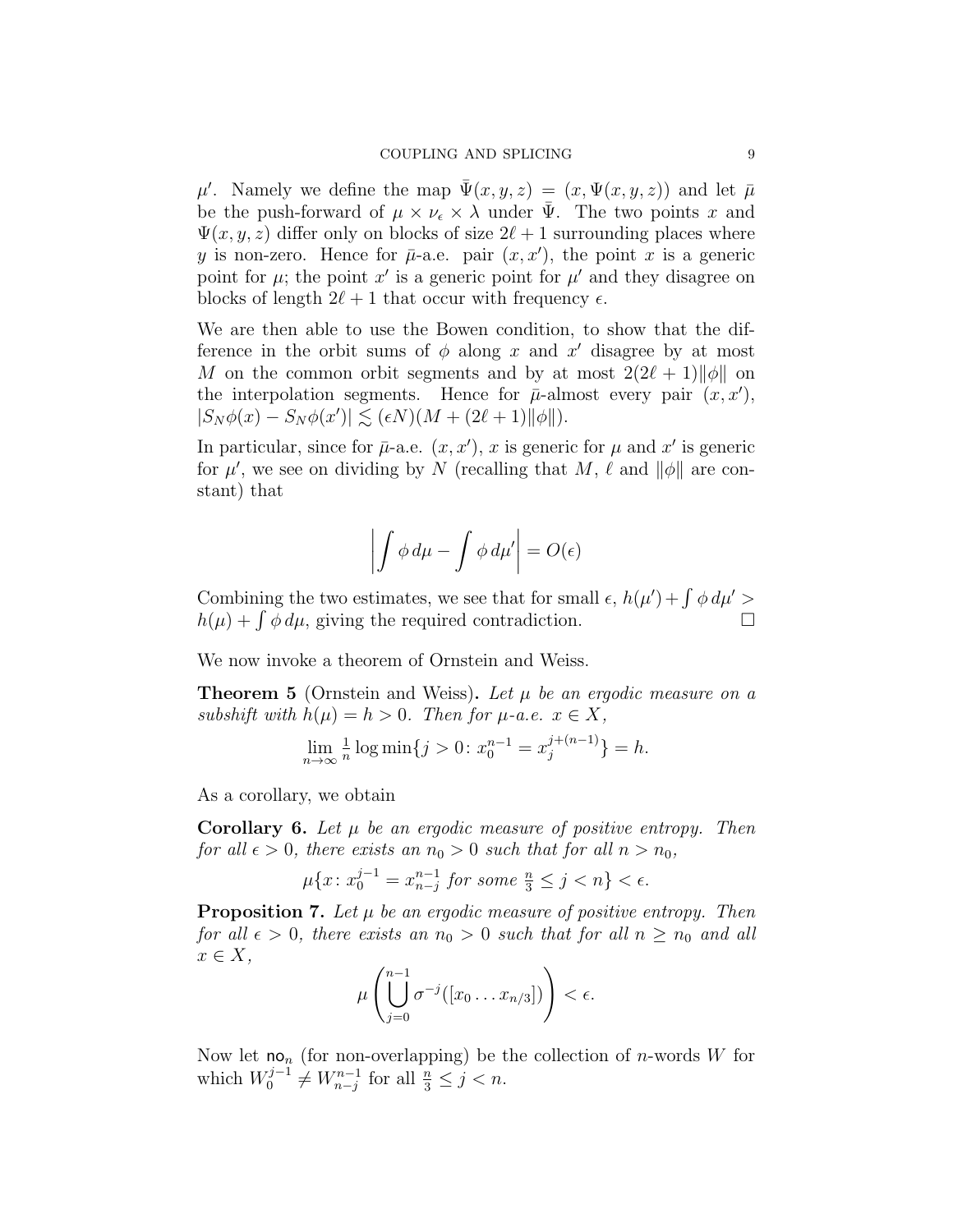We define a relation  $\xrightarrow{\mu}$  on  $\mathsf{no}_n$  by  $W \xrightarrow{\mu} W'$  if

$$
\frac{\mu\left([W] \cap \sigma^{-(n+\ell)}\bigcup_{j=n/3}^{n}[W'_{n-j}\dots W'_{n-1}]\right)}{\mu([W])} < \frac{1}{4}; \text{ and}
$$
\n
$$
\frac{\mu\left([W] \cap \bigcup_{j=n/3}^{n-1} \sigma^{\ell+j}[W'_{0}\dots W'_{j-1}]\right)}{\mu([W])} < \frac{1}{4}.
$$

that is, the probability of seeing a long suffix of  $W'$  starting at coordinate  $n + \ell$  conditional on being in [W] is small; and also that the probability of seeing a long prefix of  $W'$  ending at coordinate  $-\ell$  conditional on being in  $[W]$  is small.

Similarly, write  $W \stackrel{\mu}{\longleftrightarrow} W'$  if  $W \stackrel{\mu}{\longrightarrow} W'$  and  $W' \stackrel{\mu}{\longrightarrow} W$ .

**Lemma 8.** There exists a constant  $M$ , such that for all sufficiently large n, if W and W' belong to  $\mathsf{no}_n$  and  $W \xleftrightarrow{\mu} W'$ , then

$$
\frac{1}{M} \frac{e^{\Phi(W)}}{e^{\Phi(W')}} \le \frac{\mu([W])}{\mu([W'])} \le M \frac{e^{\Phi(W)}}{e^{\Phi(W')}},
$$

where  $\Phi(W)$  denotes  $S_n\phi(x)$  for an arbitrarily chosen  $x \in [W]$  (this quantity does not vary by more than an additive constant if  $x$  is changed to another element of  $[W]$ ).

*Proof Sketch.* Suppose  $W \stackrel{\mu}{\longleftrightarrow} W'$ . Then we create a new measure by randomly converting some  $W$  to  $W'$  and filling in using the specification interpolation method.

We define **pm** to be the set of *potential marks*,

$$
\mathsf{pm} = [W] \setminus \left( \sigma^{-(n+l)} \bigcup_{j=n/3}^{n} [W'_{n-j} \dots W'_{n-1}] \cup \bigcup_{j=n/3}^{n-1} \sigma^{l+j} [W'_{0} \dots W'_{j-1}] \right).
$$

That is, these are places where converting a  $W$  to a  $W'$  will not inadvertently create additional copies of  $W'$ , even when the specification interpolation is done. By assumption, we have  $\mu(pm) > \frac{1}{2}$  $\frac{1}{2}\mu([W]).$ 

To construct the new measure, let  $\nu$  be the Bernoulli measure on  $\{0,1\}^{\mathbb{Z}}$ where  $\nu([1]) = \epsilon$  (and  $\epsilon$  is a parameter to be determined later). Now define a map  $\Psi_1: X \times \{0,1\}^{\mathbb{Z}} \to X \times \{0,1\}^{\mathbb{Z}}$  by

$$
\Psi_1(x, u)_k = \begin{cases} (x_k, 1) & \text{if } u_k = 1, \sigma^k(x) \in \text{pm and } u_j = 0 \text{ if } |j - k| < n + \ell \\ (x_k, 0) & \text{otherwise} \end{cases}
$$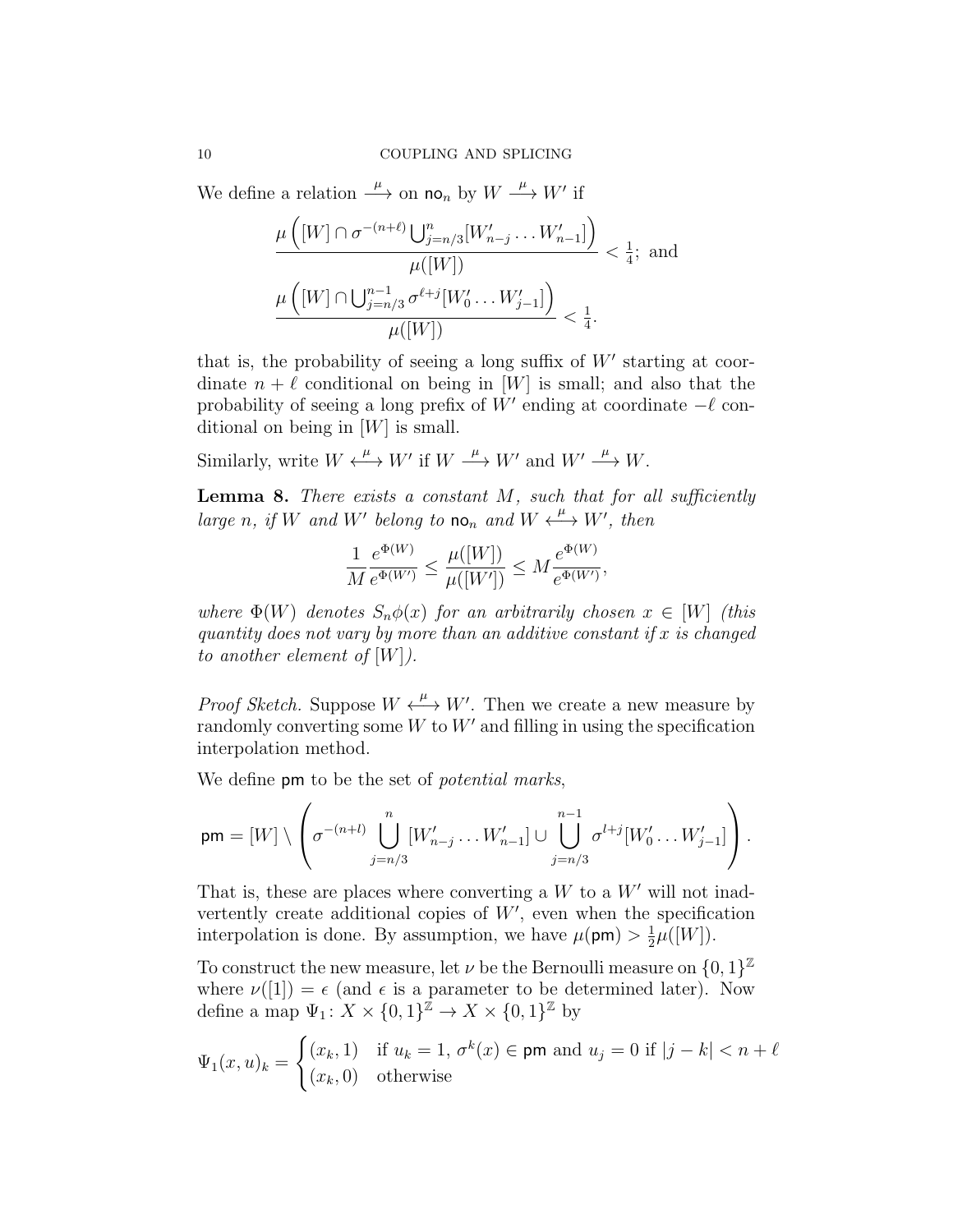This map just removes marks that are too close together. The pushforward of  $\mu \times \nu$  under  $\Phi_1$  is called  $\mu_{\text{mark}}$ .

One can show that for small  $\epsilon$ ,  $h(\mu_{\text{mark}}|\mu) > \mu(\text{pm})(-\epsilon \log \epsilon)$ . (To see this, notice that the right side under-estimates the entropy by  $-\mu(\text{pm})(1-\epsilon)\log(1-\epsilon) = \Omega(\epsilon)$ , but over-estimates the entropy by ignoring collisions between marks, leading to an over-estimate of size  $O(\epsilon^2 |\log \epsilon|)$ . This implies that for small  $\epsilon$ 

(1) 
$$
h(\mu_{\text{mark}}) \ge h(\mu) - \epsilon \mu(\text{pm}) \log \epsilon.
$$

We then use the specification interpolation method to produce a measure  $\mu_{\text{mark,switch}}$  on  $X \times \{0,1\}^{\mathbb{Z}}$  in which the marked W's are replaced by  $W$ 's and the interpolation is done to obtain an invariant measure. The marks are preserved. Finally, we project onto the first coordinate to obtain a measure  $\mu_{switch}$  on X, where the marks are erased.

Simple estimates show

(2) 
$$
h(\mu_{\text{mark}}|\mu_{\text{mark},\text{switch}}) \leq 2\ell\epsilon\mu(\text{pm})\log|\mathcal{A}|,
$$

(as to reconstruct the point before the replacement was made, it is only necessary to recover the  $\ell$  symbols on each side of the replacement).

We now estimate  $h(\mu_{\text{mark},\text{switch}}|\mu_{\text{switch}})$ . This amounts to taking a point from the measure  $\mu_{\text{switch}}$  (in which some W's in the original sequence have been replaced by  $W$ 's) and 'guessing' where the replacements took place. We consider the case in which  $W$  and  $W'$  cannot overlap (so no  $W'$  are destroyed in the replacement process). In case overlaps are possible, the estimates below still hold. The frequency of  $W'$  in the new sequence is  $\mu(W') + \epsilon \mu(\mathsf{p}\mathsf{m}) + O(\epsilon^2)$ . Write  $a = \mu(W')$  and  $\delta = \mu_{\text{switch}}(W') - \mu(W') = \epsilon \mu(\text{pm}) + O(\epsilon^2)$ . For each occurrence of W', by concavity of entropy, the expected amount of information is at most  $H(a/(a+\delta), \delta/(a+\delta))$ , where  $H(p, 1-p) = -p \log p - (1-p) \log(1-p)$ .

This yields

$$
h(\mu_{\text{mark},\text{switch}}|\mu_{\text{switch}}) \le (a+\delta)\log(a+\delta) - a\log a - \delta\log\delta
$$
  
\n
$$
\le \delta(1+\log a) - \delta\log\delta + C\delta
$$
  
\n
$$
= \epsilon\mu(\text{pm})(\log\mu(W') - \log(\epsilon\mu(\text{pm})) + C\epsilon\mu(\text{pm})
$$
  
\n
$$
= \epsilon\mu(\text{pm})(-\log\epsilon - \log(\mu([W])/\mu([W'])) + C\epsilon\mu(\text{pm}).
$$

Combining with (2), we obtain

 $h(\mu_{\text{mark}}|\mu_{\text{switch}}) \leq \epsilon \mu(\textsf{pm})(-\log \epsilon - \log(\mu([W]) / \mu([W])) + C \epsilon \mu(\textsf{pm}).$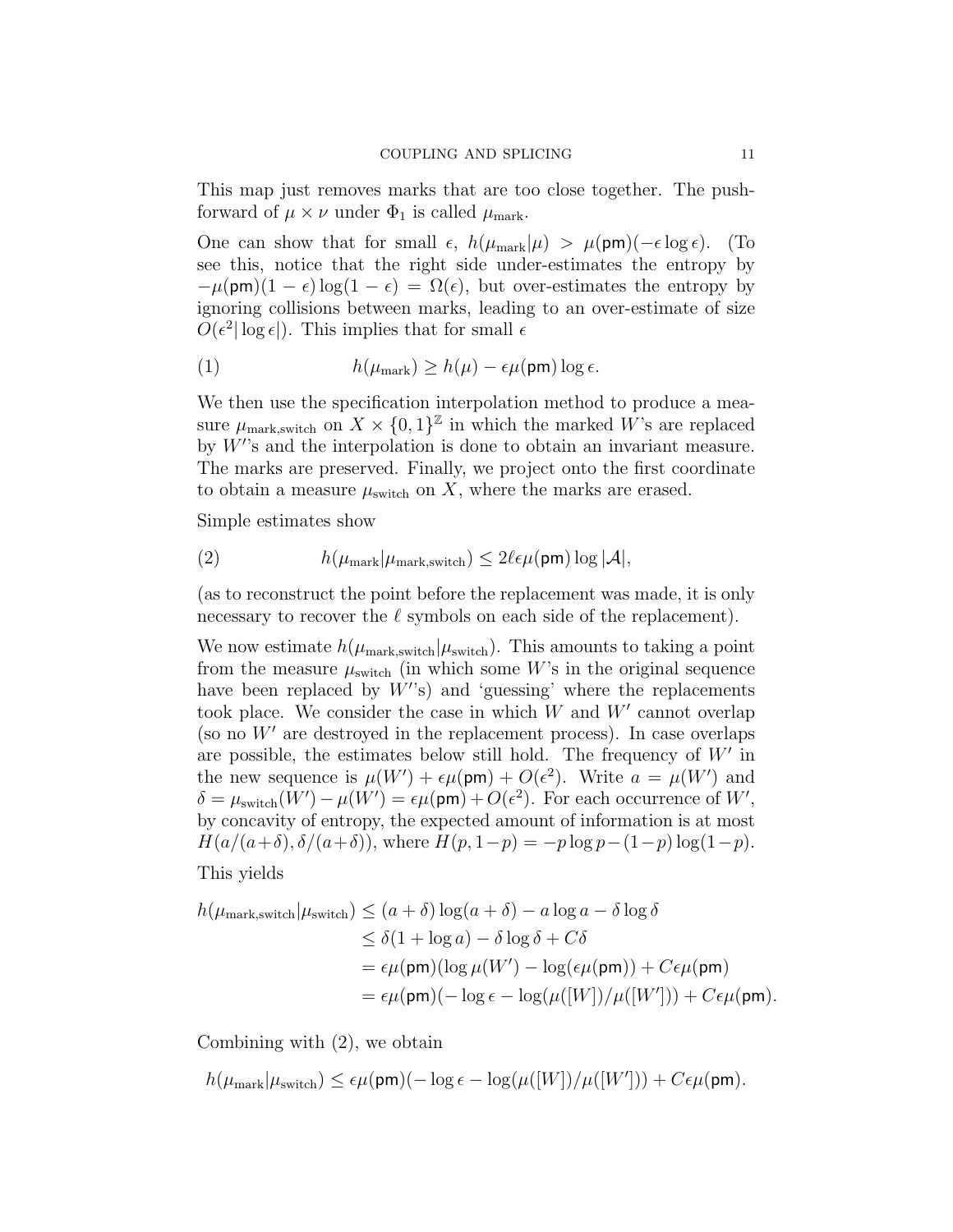or

$$
h(\mu_{\text{switch}}) \ge h(\mu_{\text{mark}}) - \epsilon \mu(\text{pm}) (-\log \epsilon - \log(\mu([W]) / \mu([W'])) - C \epsilon \mu(\text{pm}).
$$

Combining with (1), we see

$$
h(\mu_{\text{switch}}) \ge h(\mu) + \epsilon \mu(\text{pm}) \log(\mu([W]) / \mu([W']) - C\epsilon \mu(\text{pm})
$$

for a constant C that does not depend on  $n, W$  or  $W'$ .

As in the proof of Lemma 4, we see that for sufficiently small  $\epsilon$ ,

$$
\int \phi \, d\mu_{\rm switch} \ge \int \phi \, d\mu + \epsilon \mu(\mathsf{pm}) (\Phi(W') - \Phi(W)) - C \epsilon \mu(\mathsf{pm}).
$$

Hence

$$
P(\mu_{\text{switch}}) \ge P(\mu) + \epsilon \mu(\text{pm}) \left( \log \left( \frac{\mu([W])e^{-\Phi(W)}}{\mu([W'])e^{-\Phi(W')}} \right) - C \right),
$$

where  $P(\mu) = h(\mu) + \int \phi \, d\mu$ . Since the constant C is independent of n, W and W', if  $\frac{\mu([W])}{\mu([W'])} > e^C e^{\Phi(W)-\Phi(W')}$ , then  $P(\mu_{\text{switch}}) > P(\mu)$  for small  $\epsilon$ , giving the required contradiction.

**Lemma 9.** Let  $\xleftarrow{\mu}$  be the relation on no<sub>n</sub> defined above. For any U and W in  $\mathsf{no}_n$ , there is a  $V \in \mathsf{no}_n$  such that  $U \xleftarrow{\mu} V \xleftarrow{\mu} W$ .

*Proof sketch.* Suppose that  $U, W \in \mathbf{no}_n$  have the property that there is no  $V \in \text{no}_n$  such that  $U \xleftrightarrow{\mu} V \xleftrightarrow{\mu} W$ . Then for each V, one of  $U \nrightarrow{\mu} V, V \nrightarrow{\mu} W, W \nrightarrow{\mu} V \text{ or } V \nrightarrow{\mu} U \text{ holds.}$ 

We show that the measure of the union of the cylinder sets  $[V]$  for which one of these conditions is satisfied is small.

To show that the union of the set of [V] such that  $U \stackrel{\mu}{\rightarrow} V$  is small, notice that the conditional probability of seeing a fragment of such a V to the right (or left) of U is large, so that there cannot be more than 8 V's that don't contain a common fragment of length  $n/3$ . Choose a fragment of length  $n/3$ , and removing all V's that contain it. Then repeat. We see that we will obtain at most 8 such  $n/3$  fragments. Now appealing to Proposition 7, we see that  $\mu(\bigcup_{U \text{ with } V} [V]) < 8\epsilon$ . Similarly  $\mu(\bigcup_{W \stackrel{\mu}{\to} V}[V]) < 8\epsilon.$ 

To estimate  $\mu(\bigcup_{V \stackrel{\mu}{\to} U}[V])$ , notice that this entails a large entropy drop (the conditional probability of seeing a fragment of the fixed word U given that one is in V is at least  $\frac{1}{4}$ , so that the entropy conditioned on being in V is small. By the Shannon-Macmillan-Breiman theorem, this happens on a small subset of the space.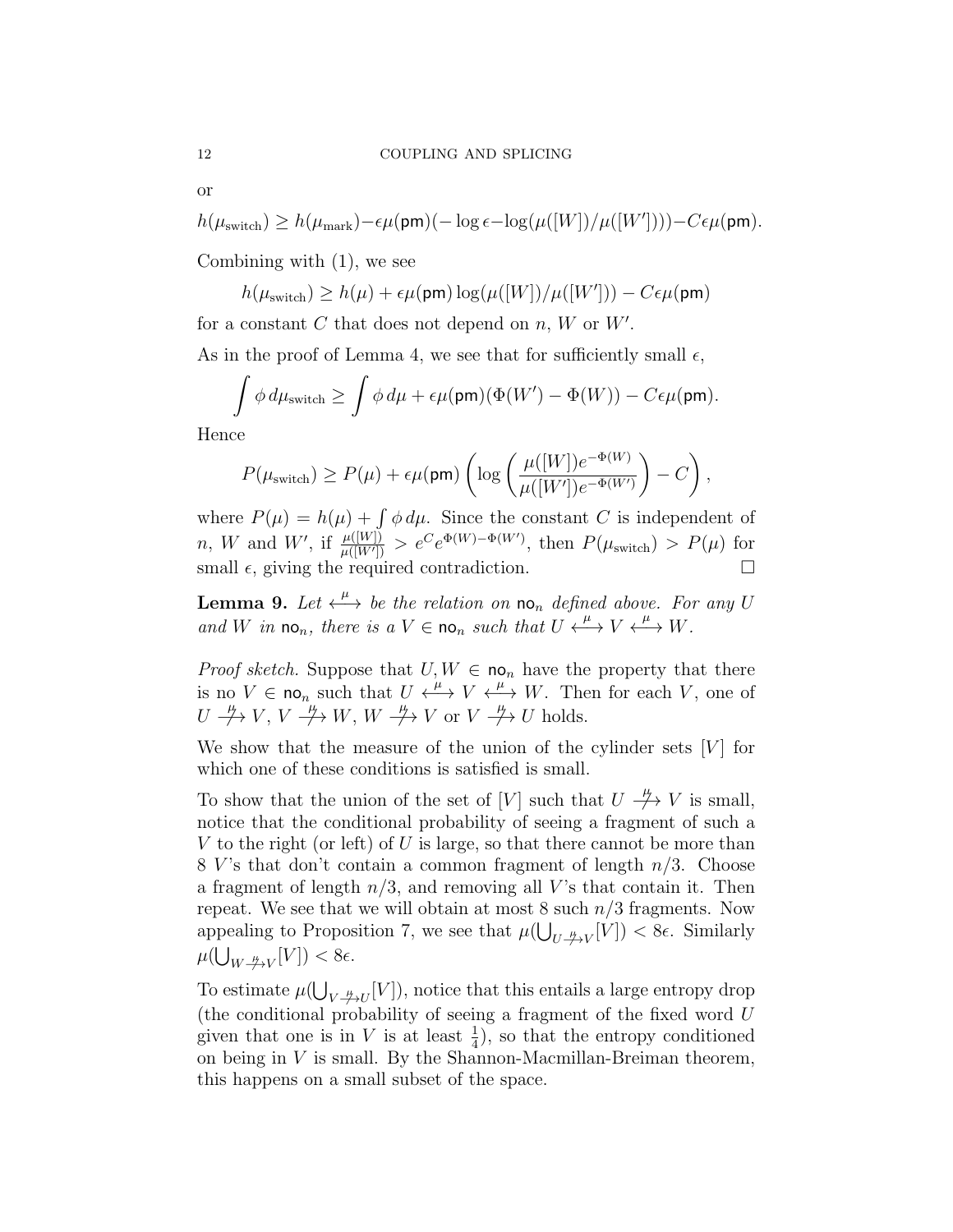A similar estimate applies to  $\mu(\bigcup_{V \stackrel{\mu}{\to} W}[V])$ . Since the measure of the combined bad cylinder sets is smaller (for large  $n$ ) than the measure of  $\mathsf{no}_n$ , we see there exist  $V \in \mathsf{no}_n$  such that  $U \xleftarrow{\mu} V \xleftarrow{\mu} W$ .

Combining the last two lemmas, we see there exists an M such that for all large n and all  $U, W \in \mathsf{no}_n$ ,

$$
\frac{1}{M} \frac{e^{\Phi(U)}}{e^{\Phi(W)}} \le \frac{\mu([U])}{\mu([W])} \le M \frac{e^{\Phi(U)}}{e^{\Phi(W)}},
$$

If  $\nu$  were a distinct ergodic equilibrium state, then it would satisfy the same inequality for all large n. Also both  $\mu$  and  $\nu$  would satisfy  $\mu(\bigcup_{V \in \text{no}_n}[V]) \to 1$  as  $n \to \infty$ . It is then straightforward to show that  $\mu([V]/\nu([V])$  is uniformly bounded for cylinder sets in a large part of the space. It then follows that  $\mu$  and  $\nu$  are equivalent measures, and so are equal.

## 7. Average Sample Complexity

Average Sample Complexity is a notion introduced by Karl Petersen and collaborators, related to the notion of intricacy, introduced by Edelman, Sporns and Tononi in neurophysiology as a measure of the self-dependence of a sequence of measurements.

Let  $\mu$  be a shift-measure on a shift space X and let the coordinate partition be  $\mathcal{P}$ . If A is a finite subset of N, let  $\mathcal{P}_A$  denote  $\bigvee_{j\in A}\sigma^{-j}\mathcal{P}$ .

Then the *average sample complexity* (ASC) of  $\mu$  is defined by

$$
\text{ASC}(\mu) = \lim_{N \to \infty} \frac{1}{N} \frac{1}{2^N} \sum_{S \subset \{0, \dots, N-1\}} H_{\mu}(\mathcal{P}_S),
$$

where  $H_{\mu}(\cdot)$  denotes the entropy of a partition with respect to  $\mu$  as usual. Here, the  $2^N$  is just normalizing over the number of sets being summed over, while the  $N$  is the standard normalization appearing in the entropy.

It is not hard to see from the inequality  $H(\mathcal{P} \vee \mathcal{Q}) \leq H(\mathcal{P}) + H(\mathcal{Q})$ and T-invariance of  $\mu$  that

$$
\frac{1}{2^{N+M}} \sum_{S \subset [N+M-1]} H_{\mu}(\mathcal{P}_S) \le \frac{1}{2^N} \sum_{S \subset [N]} H_{\mu}(\mathcal{P}_S) + \frac{1}{2^M} \sum_{S \subset [M]} H_{\mu}(\mathcal{P}_S),
$$

where  $[N]$  denotes  $\{0, 1, \ldots, N-1\}$ . Hence the limit in the definition of average sample complexity exists.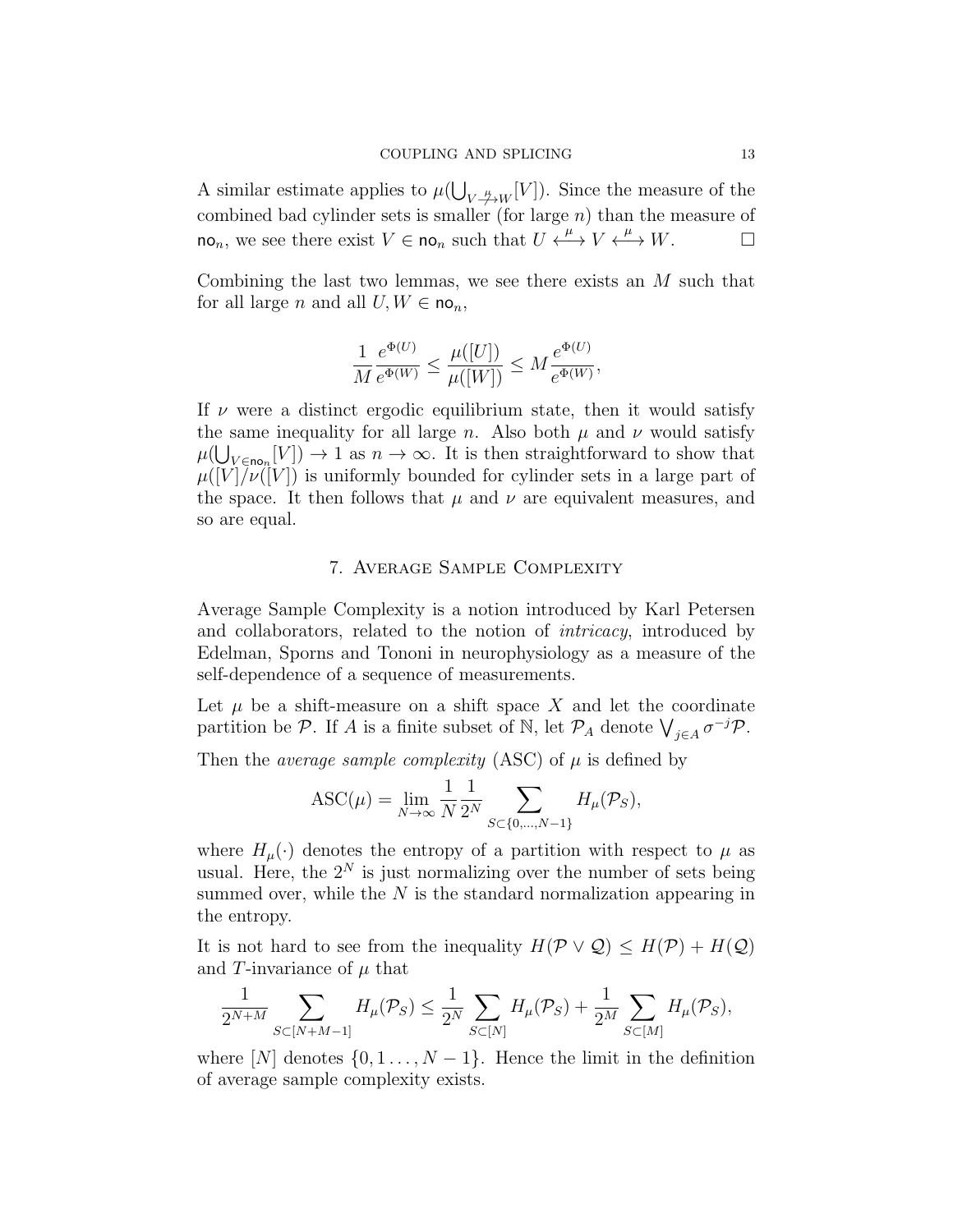There is also a topological notion of average sample complexity,  $\mathrm{ASC}_{\mathrm{top}}$ given by

$$
\text{ASC}_{\text{top}}(X) = \lim_{N \to \infty} \frac{1}{N} \frac{1}{2^N} \sum_{S \subset [N]} \log \mathcal{N}(S),
$$

where  $\mathcal{N}(S)$  denotes the number of elements of  $\{x|_S : x \in X\}$ .

Unlike for regular entropy, there is no variational principle, and even for the golden mean shift of finite type, the topological average sample complexity is strictly larger than the maximum measure-theoretic average sample complexity.

We briefly develop a way of representing the measure-theoretic average sample complexity that is reminiscent of the formula  $h(\mu)$  =  $H(\mathcal{P}|\bigvee_{n=1}^{\infty}T^{-n}\mathcal{P})$ . Let  $\mathbb P$  denote the measure on subsets of  $\mathbb{Z}^{0-}$  in which each element is independently present or absent with probability  $\frac{1}{2}$ . Given a subset S of  $\mathbb{Z}^{0-}$ , write  $S \in T_0$  if  $0 \in S$  and write  $S^$ for  $S \setminus \{0\}$ . As usual, we write P for the partition of X into cylinder sets defined by the symbol in the 0th position, and we write  $P<sub>S</sub>$  for the σ-algebra  $\bigvee_{j\in S}\sigma^{-j}(\mathcal{P})$ .

Then

$$
\text{ASC}(\mu) = \int_{T_0} H_{\mu}(\mathcal{P}_0 | \mathcal{P}_{S^-}) \, d\mathbb{P}(S).
$$

The proof follows from the facts that (1)  $H(\mathcal{P} \vee \mathcal{Q}) = H(\mathcal{P} | \mathcal{Q}) +$  $H(Q)$ ; (2)  $H(\mathcal{P}|\mathcal{Q})$  decreases as  $\mathcal Q$  increases; and (3) the monotone convergence theorem.

**Theorem 10.** Let X be a shift of finite type with a safe symbol. A measure of maximal ASC must be fully supported.

**Lemma 11.** Let  $(p_i)_{i=1}^n$  and  $(q_i)_{i=1}^n$  be two probability vectors satisfying  $q_i \geq (1 - \delta)p_i$ . Then  $H(q) \geq H(p) - \delta(H(p) + 1)$ .

*Proof.* Let  $(p_i)$  and  $(q_i)$  be as in the statement of the lemma. As they each sum to 1, we have

(3) 
$$
\sum_{q_i > p_i} (q_i - p_i) = \sum_{p_i > q_i} (p_i - q_i) \leq \sum_{p_i > q_i} \delta p_i \leq \delta.
$$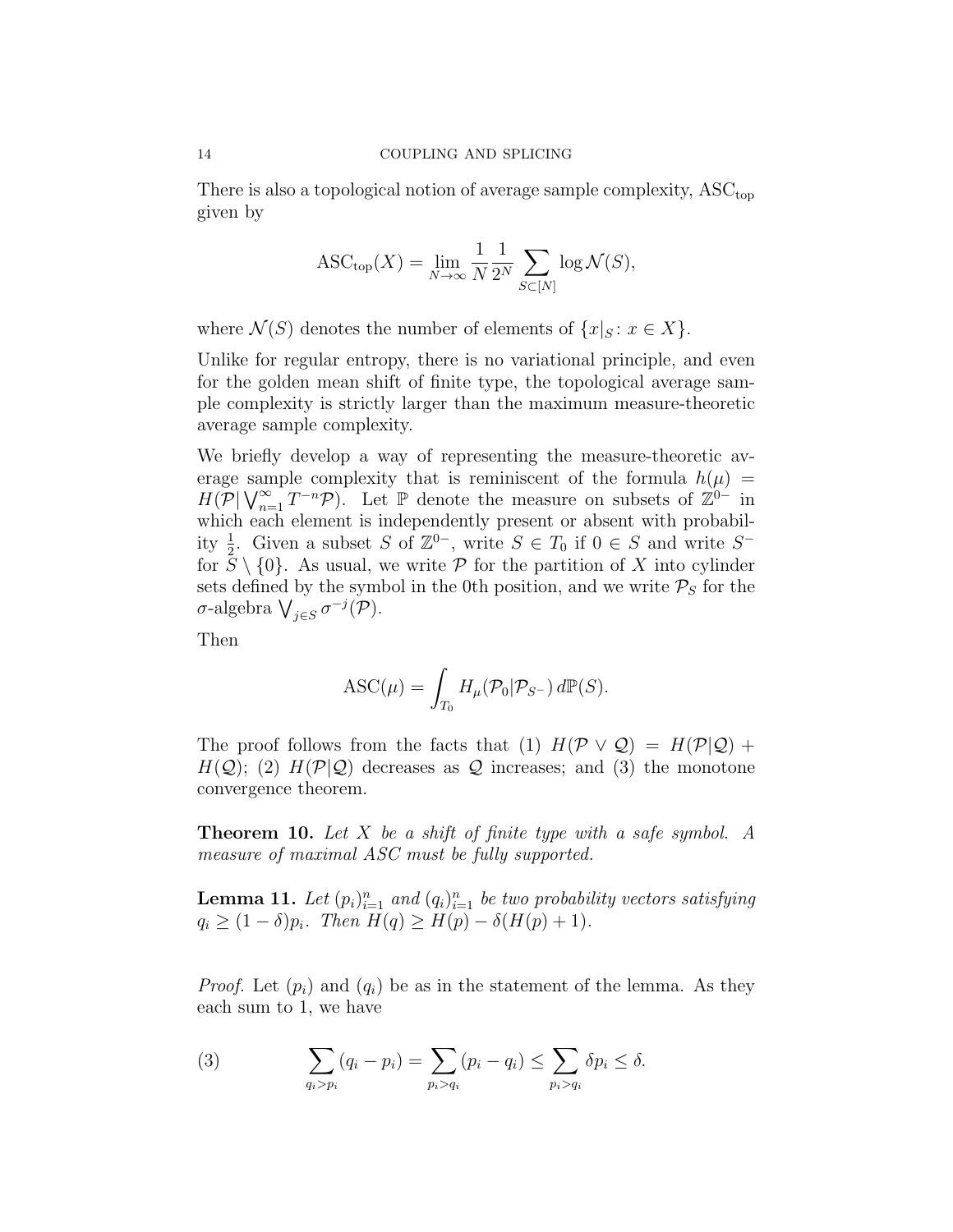Letting  $\phi(x) = -x \log x$ , we see that  $\phi(x)/x$  is a decreasing function. So if  $(1 - \delta)p_i \le q_i \le p_i$ , then  $\phi(q_i) \ge (1 - \delta)\phi(p_i)$ . Now

$$
H(q) = \sum_{i=1}^{n} \phi(q_i) = \sum_{q_i < p_i} \phi(q_i) + \sum_{q_i \ge p_i} \phi(q_i)
$$
\n
$$
\ge (1 - \delta) \sum_{q_i < p_i} \phi(p_i) + \sum_{q_i \ge p_i} (\phi(p_i) - (q_i - p_i))
$$
\n
$$
\ge (1 - \delta)H(p) - \delta,
$$

where, for the second term, we used (3) and the fact that  $\phi'(x) \geq -1$ for all  $x \in [0,1]$ .

*Proof of Theorem 10.* Let  $\mu$  be a measure of maximal average symbolic complexity. Suppose for a contradiction that  $\mu$  is not fully supported. That is: there is a word W such that  $\mu([W]) = 0$ . By extending W if necessary, we may assume that W begins and ends with a safe symbol.

As usual, we build another measure on  $X$  by techniques of coupling and splicing.

First, let  $\nu$  be the Bernoulli measure on  $\{0,1\}^{\mathbb{Z}}$  in which 1's appear with frequency  $\epsilon$  ( $\epsilon$  is a parameter to be adjusted later).

Let  $\ell$  be the length of the word W. We first modify  $\nu$  by removing any two 1's in the second component that are separated by less than l. This gives a measure  $\nu_2$  on  $\{0,1\}^{\mathbb{Z}}$ . Now let  $\bar{\mu} = \mu \times \nu_2$ .

We then define a map  $\Phi: X \times \{0,1\}^{\mathbb{Z}} \to X$  by

$$
\Phi(x, y)_n = \begin{cases} W_i & \text{if } y_{n-i} = 1 \text{ for some } 0 \le i < \ell; \\ x_i & \text{otherwise.} \end{cases}
$$

Notice that since  $\nu_2$ -a.e. y has no two 1's separated by less than  $\ell$ , there is no ambiguity in the definition of  $\Phi$ . Also, since W begins and ends with a safe symbol,  $\Phi(x, y) \in X$  for  $\bar{\mu}$ -a.e.  $(x, y)$ . Let  $\mu' = \bar{\mu} \circ \Phi^{-1}$ , the push-forward of  $\bar{\mu}$  by  $\Phi$ . As usual, we visualize typical points of  $\mu'$  as points of  $\mu$  in which occasional copies of W have been spliced in.

We now aim to show that for sufficiently small  $\epsilon$ , we have  $\text{ASC}(\mu')$  $\text{ASC}(\mu)$ , which will contradict the maximality of the average symbolic complexity of  $\mu$ , and complete the proof.

As before, we notice that the ASC's of both  $\mu$  and  $\mu'$  may be expressed in terms of entropies on the coupled space  $X \times \{0,1\}^{\mathbb{Z}}$  with the measure  $\bar{\mu}$ .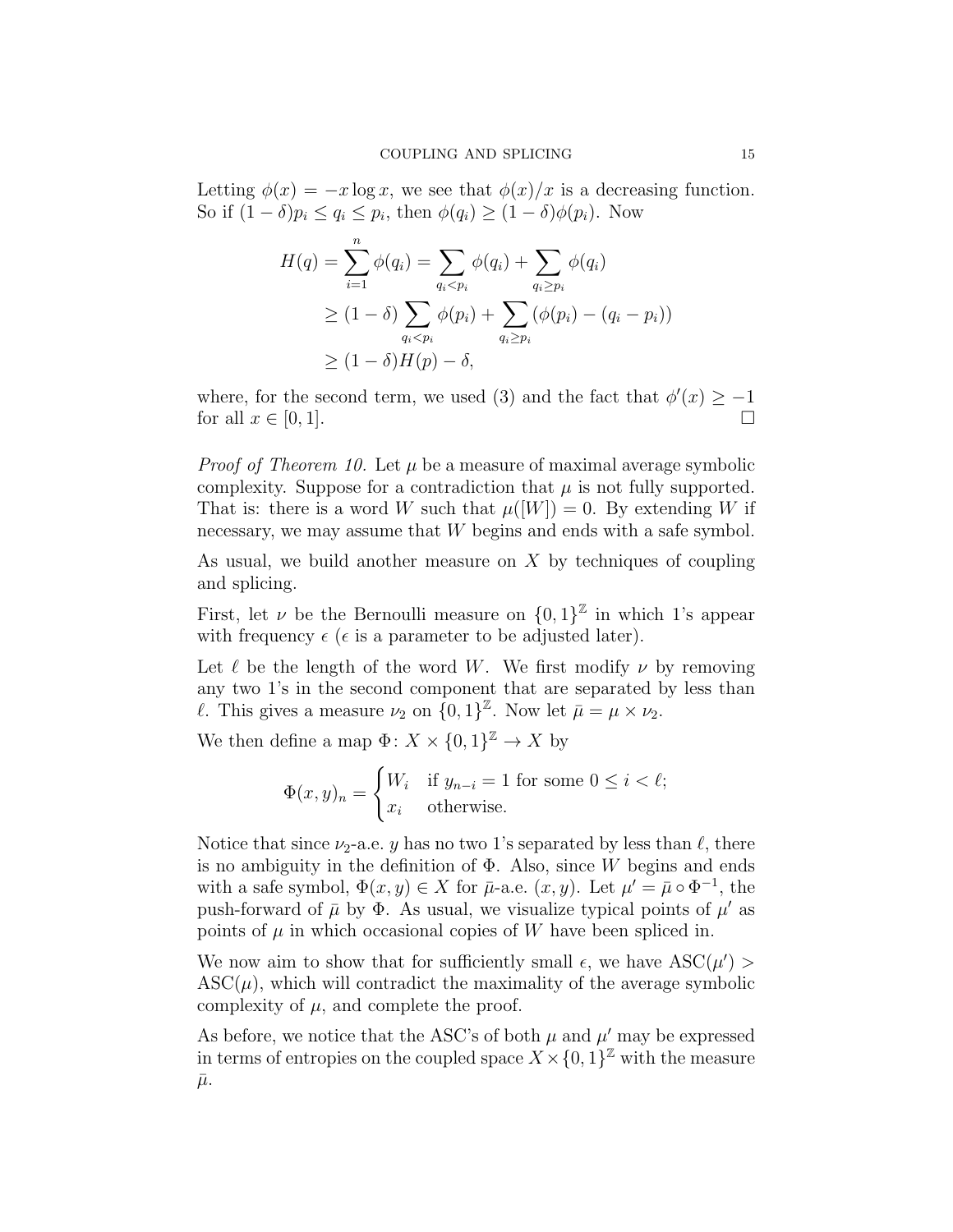Let  $\pi: X \times \{0,1\}^{\mathbb{Z}}$  be projection onto the first coordinate and we define  $\bar{\mathcal{P}}_S = \pi^{-1} \mathcal{P}_S$ . Similarly, define  $\bar{\mathcal{Q}}_S = \Phi^{-1} \mathcal{P}_S$ . We let R be the partition of  $X \times \{0,1\}^{\mathbb{Z}}$  given by  $\{A_0,\ldots,A_{n-1},(A_0 \cup \ldots \cup A_{n-1})^c\}$ , where  $A_i =$  $\bar{\sigma}^i \pi_2^{-1}[1]$ . That is,  $(x, y) \in A_i$  indicates that  $\Phi(x, y)_0 = W_i$ .

We then have

$$
\begin{aligned} \text{ASC}(\mu) &= \int_{T_0} H_{\bar{\mu}}(\bar{\mathcal{P}}_0 | \bar{P}_{S^-}) \, d\mathbb{P}(S); \text{ and} \\ \text{ASC}(\mu') &= \int_{T_0} H_{\bar{\mu}}(\bar{\mathcal{Q}}_0 | \bar{\mathcal{Q}}_{S^-}) \, d\mathbb{P}(S), \end{aligned}
$$

thereby suggesting that the coupling will allow us to make pointwise comparisons.

For now, write  $(X_n)$  for the  $\overline{P}$  process; and  $(Z_n)$  for the  $\overline{Q}$  process. Fix an  $S \in T_0$  and write  $A = S \cap \overline{[-(n-1), -1]}$ , and  $B = S \cap \overline{(-\infty, -n]}$ . For a point  $\omega \in \bar{X}$  such that  $\sigma^l \omega \notin A_0 \cup \cdots \cup A_{n-2}$  (that is such that  $x_{l-1}$  and  $x_l$  are not part of a common W replacement), we have

$$
\mathbb{P}(Z_0 = i | Z_A = z_A; Z_B, X_B, R_B)
$$
\n
$$
= \frac{\mathbb{P}(Z_0 = i, Z_A = z_A | Z_B, X_B, R_B)}{\mathbb{P}(Z_A = z_A | Z_B, X_B, R_B)}
$$
\n
$$
= \frac{\sum_{j,x_A} \mathbb{P}(Z_0 = i, Z_A = z_A | X_0 = j, X_A = x_A; X_B) \mathbb{P}(X_0 = j, X_A = x_A | X_B)}{\sum_{x_A} \mathbb{P}(Z_A = z_A | X_A = x_A; R_B, X_B) \mathbb{P}(X_A = x_A | X_B)}
$$

.

We bound this quantity from below. The numerator is bounded below by

$$
\mathbb{P}(Z_0 = i, Z_A = z_A | X_0 = i, X_A = z_A; X_B) \mathbb{P}(X_0 = i, X_A = z_A | X_B) \n\ge (1 - \ell \epsilon) \mathbb{P}(X_0 = i, X_A = z_A | X_B) \n= (1 - \ell \epsilon) \mathbb{P}(X_0 = i | X_A = z_A; X_B) \mathbb{P}(X_A = z_A | X_B).
$$

The denominator is bounded above by  $\mathbb{P}(X_A = z_A | X_B) + \ell \epsilon \sum_{x_A \neq z_A} \mathbb{P}(X_A = z_A | X_B)$  $x_A|X_B) \leq \mathbb{P}(X_A = z_A|X_B) + \ell \epsilon.$ 

Combining the estimates, we see that for each  $i$ ,

$$
\mathbb{P}(Z_0 = i | Z_A = z_A; Z_B, X_B, R_B)
$$
  
\n
$$
\geq (1 - \ell \epsilon) \mathbb{P}(X_0 = i | X_A = z_A; X_B) \frac{\mathbb{P}(X_A = z_A | X_B)}{\mathbb{P}(X_A = z_A | X_B) + \ell \epsilon}.
$$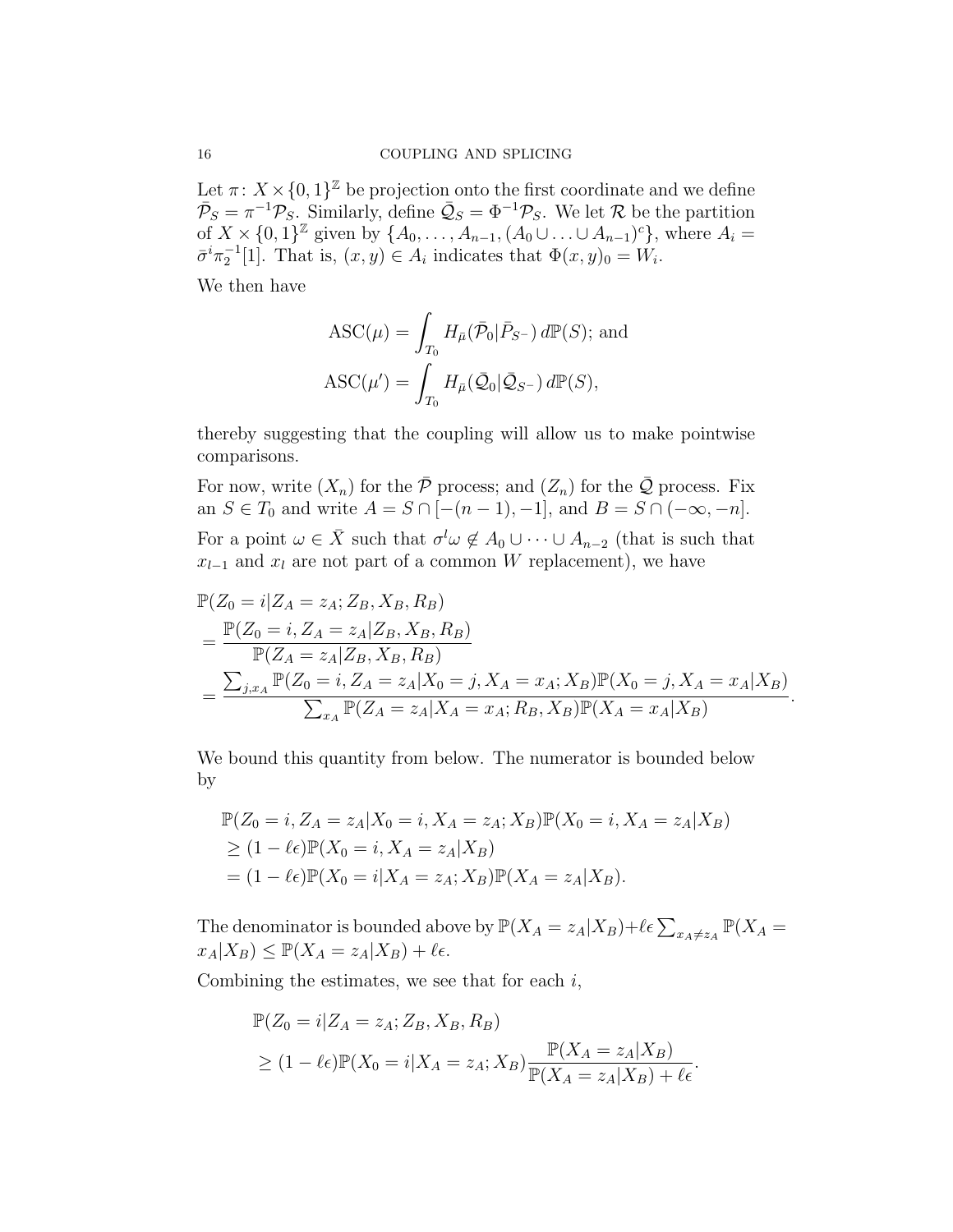Define  $\delta(z_A)$  by:

$$
\delta(z_A) = \frac{\ell \epsilon (1 + \mathbb{P}(X_A = z_A | X_B))}{\mathbb{P}(X_A = z_A | X_B) + \ell \epsilon}
$$

and let  $\mathcal{B}_B$  be the  $\sigma$ -algebra generated by  $Z_B$ ,  $X_B$  and  $R_B$ . Then the above can be rewritten

$$
\mathbb{P}(Z_0=i|Z_A=z_A;\mathcal{B}_B)\geq (1-\delta(z_A))\mathbb{P}(X_0=i|X_A=z_A;X_B).
$$

Notice that

(4) 
$$
\delta(z_A) < \frac{2\ell\epsilon}{\mathbb{P}(X_A = z_A | X_B)}.
$$

Now by Lemma 11,

$$
H(Z_0|Z_A, Z_B) \ge H(Z_0|Z_A; \mathcal{B}_B)
$$
  
=  $\sum_{z_A} H(Z_0|Z_A = z_A; \mathcal{B}_B) \mathbb{P}(Z_A = z_A|\mathcal{B}_B)$   
 $\ge \sum_{z_A} (H(X_0|X_A = z_A; X_B) - \delta(z_A)(1 + H(X_0|X_A = z_A; x_B)))$   
 $\mathbb{P}(Z_A = z_A|\mathcal{B}_B) + E$   
 $\ge (1 - \ell \epsilon) \sum_{z_A} (H(X_0|X_A = z_A; X_B) - \delta(z_A)(1 + H(X_0|X_A = z_A; x_B)))$   
 $\mathbb{P}(X_A = z_A|\mathcal{B}_B) + E$   
 $= (1 - \ell \epsilon) \int (H(X_0|X_A, X_B) - \delta(X_A)(1 + H(X_0|X_A, X_B))) \, d\mathbb{P} + E$   
 $\ge (1 - \ell \epsilon) \int_{\{\mathbb{P}(X_A|X_B) > 2\ell \epsilon\}} (H(X_0|X_A, X_B) - \delta(X_A)(1 + H(X_0|X_A, X_B))) \, d\mathbb{P} + E$   
 $\ge (1 - \ell \epsilon) \int_{\{\mathbb{P}(X_A|X_B) > 2\ell \epsilon\}} (H(X_0|X_A, X_B) - \delta(X_A)(1 + \log N)) \, d\mathbb{P} + E,$ 

where the  $E$  that appears in the second inequality, and is carried throughout the proof is the contribution to the entropy of Z occurring from configurations that have 0 probability in the  $X$  sequence.

In the above calculation, the estimate in the third line relies on the assumption that  $\sigma^l \omega \notin A_0 \cup \cdots \cup A_{n-2}$ , as otherwise the hypotheses of Lemma 11 are not satisfied. A correction needs to be made for these  $\sigma$ 's. However, this set is  $\mathcal{B}_B$ -measurable, so the entropy contribution from these  $\sigma$ 's is of  $O(\epsilon)$ .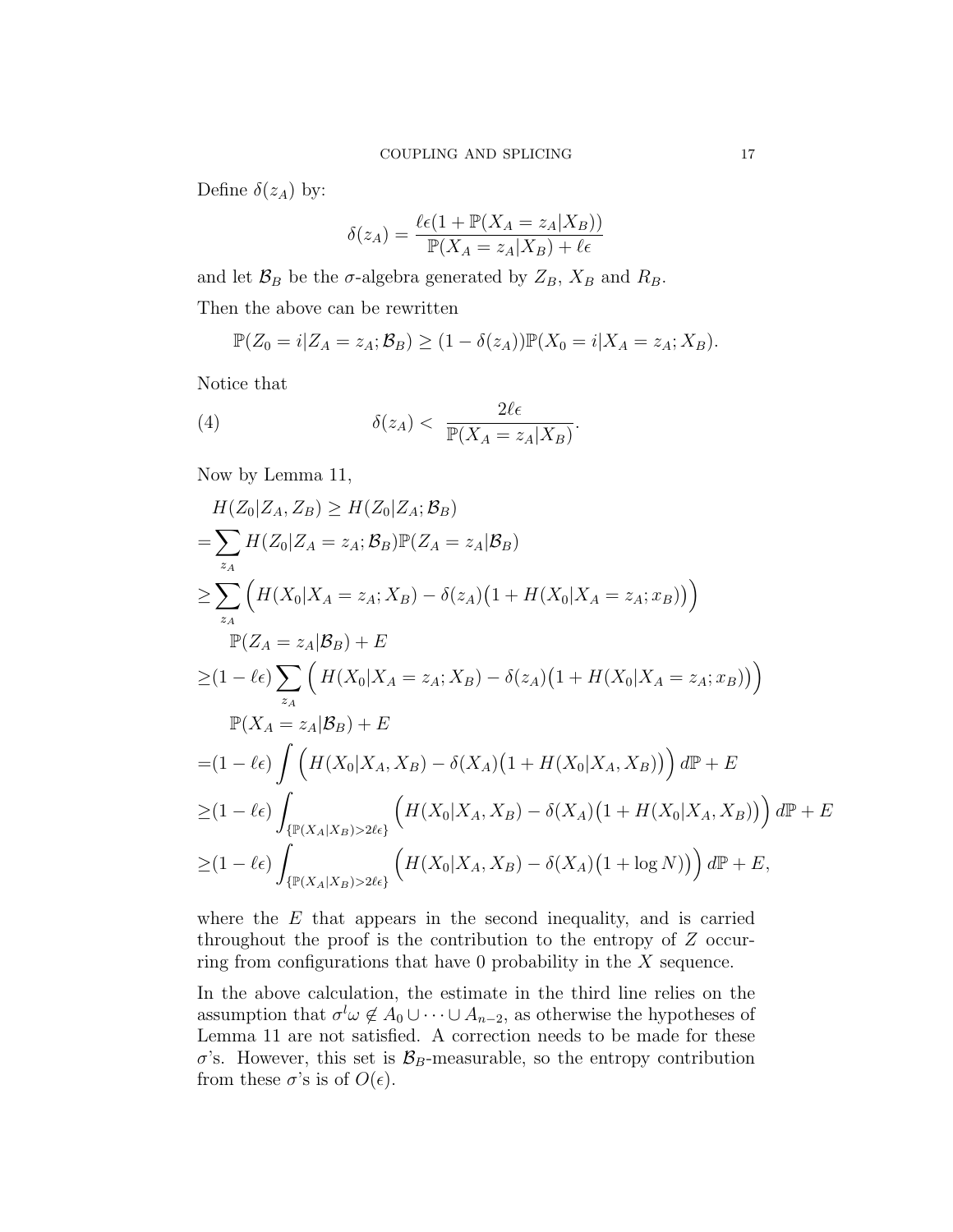Using  $(4)$ , we see

$$
\int_{\{\mathbb{P}(X_A|X_B)>2\ell\epsilon\}} \delta(X_A) d\mathbb{P} < 2\ell\epsilon N^n
$$

Let  $S = {\omega : \mathbb{P}(X_A | X_B) \leq 2\ell\epsilon}.$  We have

$$
\mathbf{1}_S = \sum_{U \in \mathcal{A}^A} \mathbf{1}_{[U]_A}(\omega) \mathbf{1}_{\{\mathbb{P}([U]_A | X_B) \le 2\ell\epsilon\}}.
$$

Notice that the second term is  $X_B$ -measurable. Using properties of conditional expectations, we see that

$$
\mathbb{P}(S|X_B) = \sum_{U \in \mathcal{A}^A} \mathbb{P}([U]_A|X_B) \mathbf{1}_{\{\mathbb{P}([U]_A|X_B) \le 2\ell\epsilon\}},
$$

which is bounded above pointwise by  $2\ell \epsilon N^n$ . Now taking an expectation and using the tower law, we see that

$$
\mathbb{P}\Big(\{\mathbb{P}(X_A|X_B)\leq 2\ell\epsilon\}\Big)\leq 2\ell\epsilon N^n.
$$

Therefore

$$
\begin{aligned} \text{ASC}_{A \cup B}(Z) &\ge (1 - \ell \epsilon) \int H(X_0 | X_A, X_B) \, d\mathbb{P} + E \\ &- \int_{\{\mathbb{P}(X_A | X_B) \le 2\ell \epsilon\}} H(X_0 | X_A, X_B) \, d\mathbb{P} - 2\ell \epsilon N^n (1 + \log N) + E \\ &\ge (1 - \ell \epsilon) \, \text{ASC}_{A \cup B}(X) - \int_{\{\mathbb{P}(X_A | X_B) \le 2\ell \epsilon\}} \log N \, d\mathbb{P} + E - O(\epsilon) \\ &= \text{ASC}_{A \cup B}(X) + E - O(\epsilon). \end{aligned}
$$

In particular, by integrating, we see that  $\text{ASC}(Z) \geq \text{ASC}(X) + E O(\epsilon)$ . However, the quantity E is of order  $-\epsilon \log \epsilon$ . Including those terms, we see that for sufficiently small  $\epsilon$ ,  $\text{ASC}(Z) > \text{ASC}(X)$ . Hence we see that a measure of maximum average symbolic complexity is fully supported, as claimed.